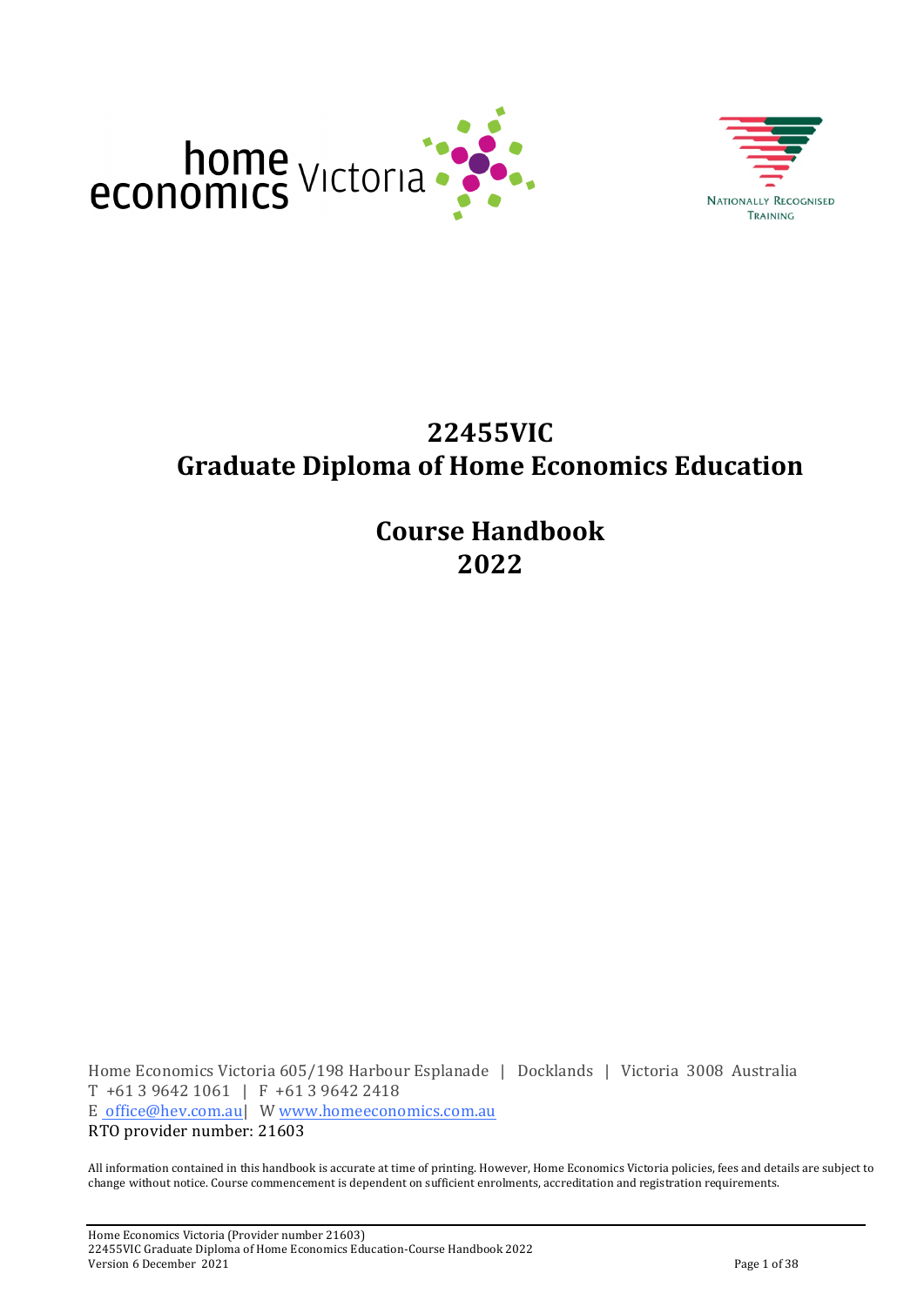### **Table of contents**

| 1.  |  |
|-----|--|
| 2.  |  |
| 3.  |  |
| 4.  |  |
| 5.  |  |
| 6.  |  |
| 7.  |  |
| 8.  |  |
| 9.  |  |
| 10. |  |
| 11. |  |
| 12. |  |
| 13. |  |
| 14. |  |
| 15. |  |
| 16. |  |
| 17. |  |
| 18. |  |
| 19. |  |
| 20. |  |
| 21. |  |
| 22. |  |
| 23. |  |
| 24. |  |
| 25. |  |
| 26. |  |
| 27. |  |
| 28. |  |
| 29. |  |
| 30. |  |
| 31. |  |
| 32. |  |
| 33. |  |
| 34. |  |
| 35. |  |
| 36. |  |
| 37. |  |
| 38. |  |
| 39. |  |
| 40. |  |
| 41. |  |
| 42. |  |
| 43. |  |
| 44. |  |
| 45. |  |
| 46. |  |
| 47. |  |
| 48. |  |
| 49. |  |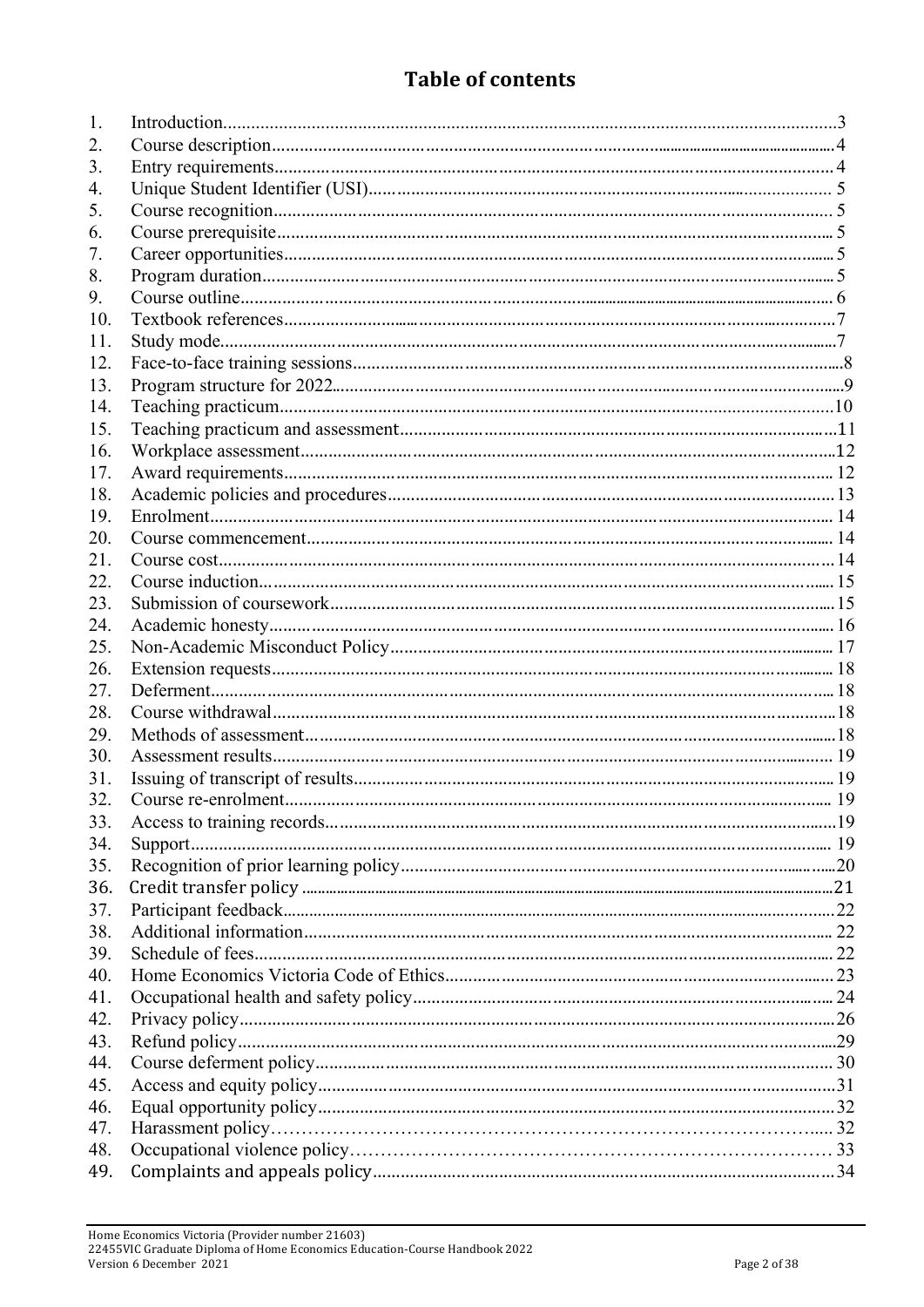# **1. Introduction**

Established in 1958 Home Economics Victoria is a Health Promotion Charity, a Registered Training Organisation and a Public Company Limited by Guarantee.

Home Economics Victoria advocates skills for life to achieve optimal and sustainable wellbeing for individuals, families and communities.

We achieve our purpose via our objectives, which are to:

- " Promote skills for life including home economics to achieve optimal and sustainable wellbeing for individuals, families and communities;
- . Promote health and wellbeing aimed at preventing diseases, specifically obesity and Type 2 diabetes;
- . Provide education and information about health and wellbeing through education programs, resources, publications, advocacy and consultancy;
- " Support research into health and wellbeing including the provision of awards and scholarships;
- " Work in partnership with relevant health and education bodies, government departments, organisations and industry.

Home Economics:

- Is a field of study and a profession situated in the human sciences that draws from a range of disciplines
- $\blacksquare$  Is an academic discipline, a curriculum area, an arena for everyday living and a societal arena to influence and develop policy
- $\blacksquare$  Integrates knowledge, processes and skills to take transformative action
- " Settings include food; nutrition and health; textiles and clothing; shelter and housing; consumerism and consumer science; household management; design and technology; food science and hospitality, human development and family studies; education and community services
- " Values include caring, sharing, justice, responsibility, communicating, reflecting and visionary foresight

Home Economics Victoria is overseen by a voluntary board of directors and managed by a full-time Chief Executive Officer with a team of professional and administrative staff. The office is open during Victorian government school terms.

Home Economics Victoria is a unique professional association, able to offer nationally recognised training in our capacity as a Registered Training Organisation. Our aim as a registered training organisation is to offer a solid program of accredited and non-accredited training programs that assist in building existing teacher capacity by providing teachers with professional learning and nationally recognised industry endorsed training that is responsive to the needs of home economics teachers. In parallel, student learning is enhanced, as teacher delivery is relevant, current and based on best practice.

In 2008, the Victorian Registration and Qualifications Authority (VRQA) granted accreditation to Home Economics Victoria to deliver its own Vocational Graduate Diploma of Home Economics Education. The course has been reaccredited for the period 2018-2022 and is now known as the 22455VIC Graduate Diploma of Home Economics Education.

Home Economics Victoria's postgraduate teacher training qualification in home economics teaching has been developed in response to the large number of unqualified home economics teachers presently working in Victoria and the overall shortfall of home economics teachers in Victoria.

The Graduate Diploma has been accredited by the Victorian Registration and Qualifications Authority (VRQA) and meets the 'Specialist Area Guidelines' set by the Victorian Institute of Teaching (VIT) to address the skill requirements for qualified teachers who would like to add home economics and health (including human development) as teaching methods.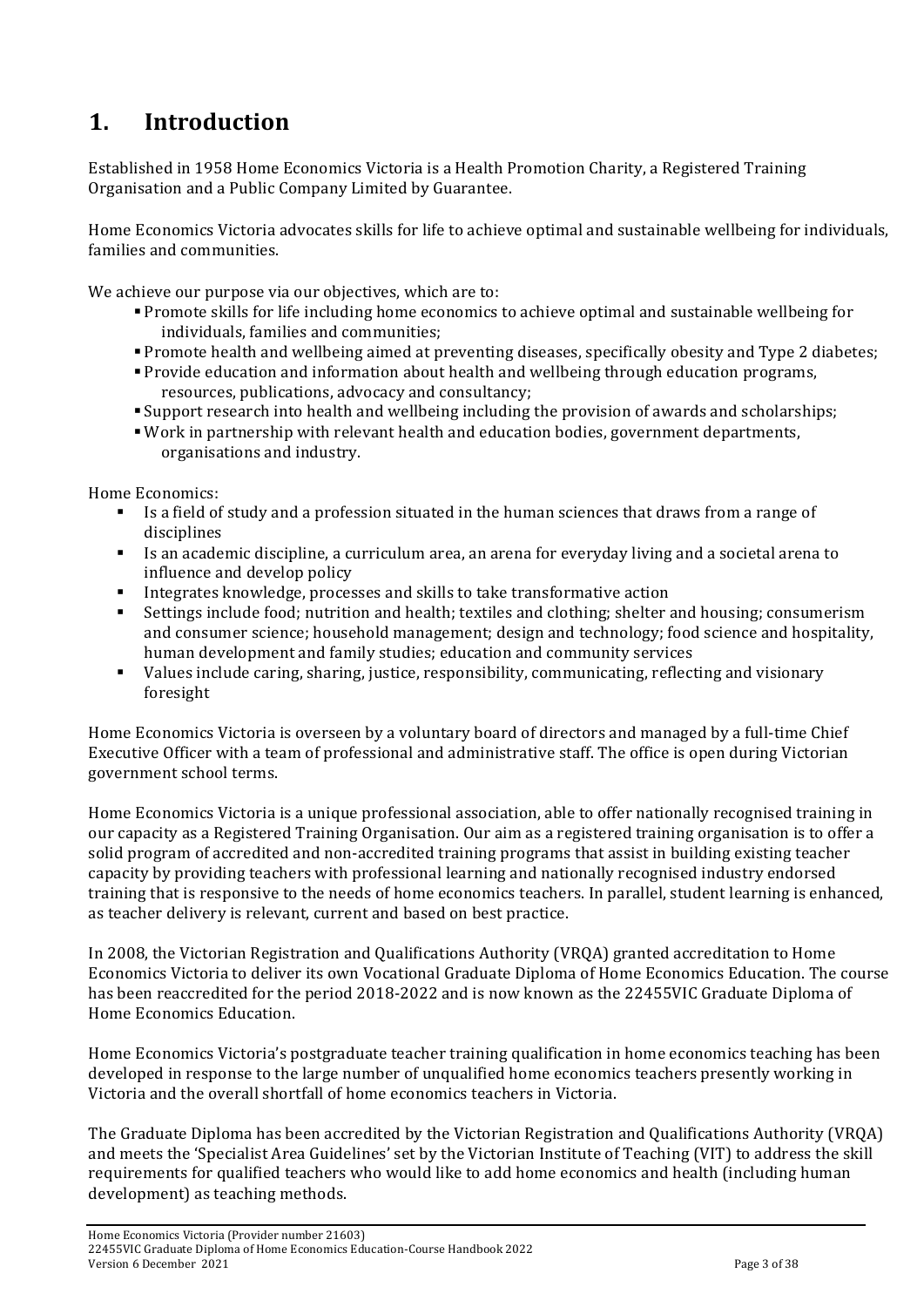## **2. Course'description**

### **Graduate'Diploma'of'Home'Economics'Education**

Developed by Home Economics Victoria, the Graduate Diploma of Home Economics Education is a nationally recognised course that is designed to provide teachers with specialist knowledge and skills to develop and implement effective ways of teaching home economics. The Graduate Diploma provides home economics practical teaching skills that will enable a graduate to teach home economics education classes including health and human development and to effectively plan, teach and assess home economics lessons and units of work.

## **3. Entry requirements**

To undertake the Graduate Diploma of Home Economics Education participants must be qualified teachers. For the purposes of entry into the course, a qualified teacher is a person who:

- 1. Is registered with an Australian state/territory regulatory authority or who is eligible to be registered with an Australian state/territory regulatory authority.
- 2. Has completed a three- or four-year teaching qualification or who has completed four years of tertiary education or equivalent, which includes at least one year of education studies.

### Participants must:

- provide **certified** (original) evidence of teacher qualification/s upon enrolment
- provide evidence of teacher registration (if registered) upon enrolment
- " provide their Unique Student Identifier (USI) upon enrolment and provide permission for Home Economics Victoria to access their USI to provide course results
- " be currently working in, or have access to, a secondary school teaching environment that conducts home economics classes to enable demonstration of knowledge and skills in authentic teaching and assessment contexts
- " have access to a qualified teacher or teachers of home economics and health who agree/s to act as a mentor for the teaching practicum component of the course.
- pay the application fee with their initial course application/enrolment.
- pay the relevant fees on commencement of the course.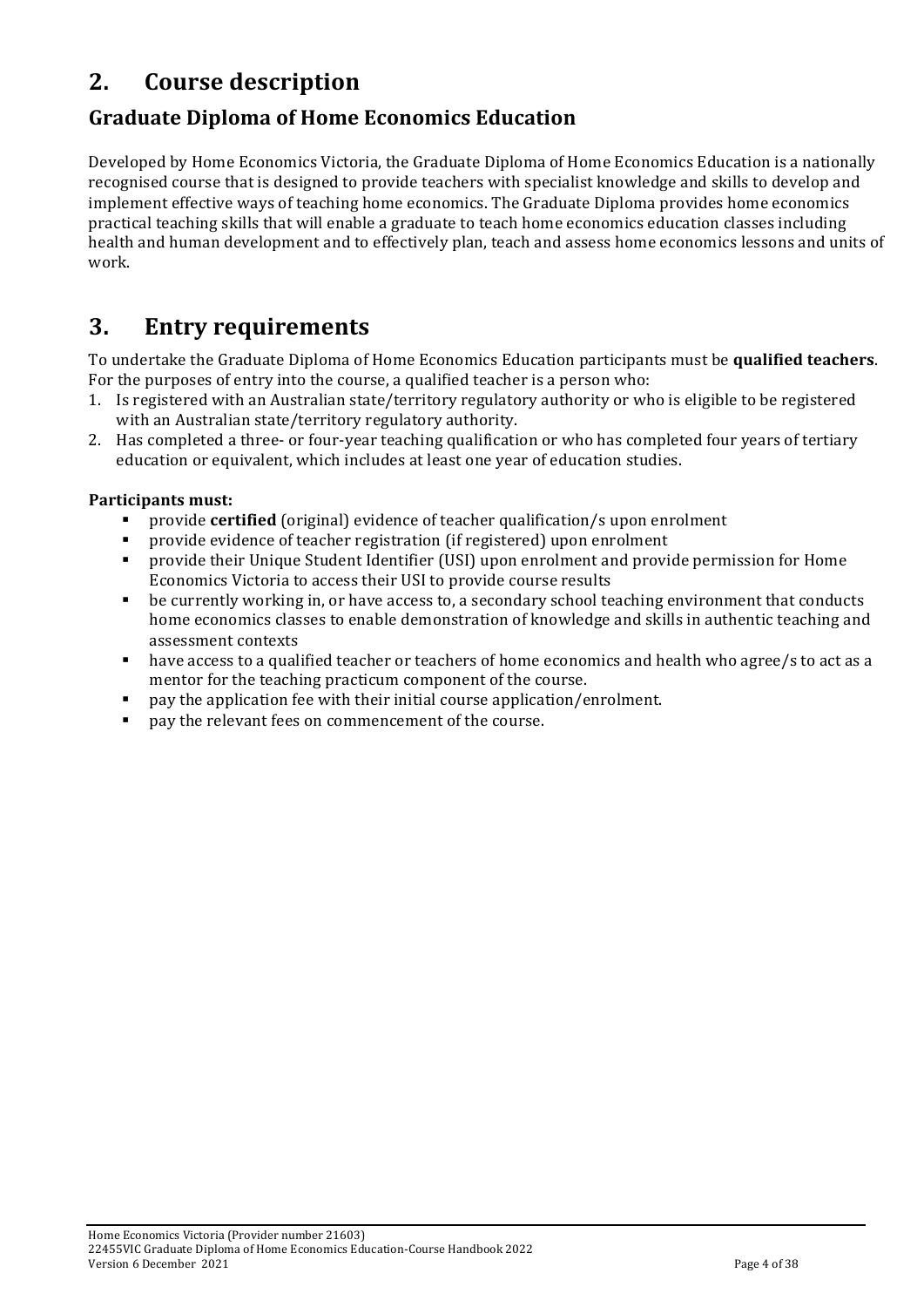# **4. Unique Student Identifier (USI)**

All course participants enrolled in nationally accredited training or enrolling in nationally recognised training, for the first time, need a USI. A course participant who is continuing study is a student who has already commenced the course in a previous year but not completed it.

### **How'to'apply'for a'USI?'**

Use the link below to create your own Unique Student Identifier. http://www.usi.gov.au/Pages/default.aspx

Once your Unique Student Identifier has been created it must be provided on the Application Form. Enrolment in the course cannot be confirmed until Home Economics Victoria receives your Unique Student Identifier and permission to access your USI account.

For further information on the Unique Student Identifier go to http://www.usi.gov.au/help-centre/Pages/default.aspx

### **5. Course recognition**

The Victorian Institute of Teaching (VIT) recognises the completion of the Graduate Diploma of Home Economics Education as a fourth year of study. Those who complete the Graduate Diploma will be recognised as meeting the requirements for the teaching of home economics and health (including) human development). This allows already qualified teachers to become qualified home economics and health teachers and/or upgrade their status from three-year trained teachers to four-year trained teachers. Home Economics Victoria will investigate options for recognition in other Australian states/territories.

## **6. Course'prerequisite**

There are no unit prerequisites for any of the units within the course.

## **7.** Career opportunities

Career opportunities in Australia are excellent as there is an overall shortfall of appropriately qualified home economics teachers in schools.

## **8. Program'duration'**

The Graduate Diploma consists of eight units to be delivered over a period of two years part-time (two units per semester for four semesters).

The time taken to complete the Graduate Diploma may vary, depending on the number of units a participant completes each semester. Participants who enrol in two units per semester are required to be completed in two years. Participants who enrol in one unit per semester are expected to complete the course in no more than four years.

Each course within the program has a designated number of nominal hours that reflect the amount of training and assessment involved.

Every student's experience will be different, and you may find you complete your program in less or more time than the nominal hours indicated.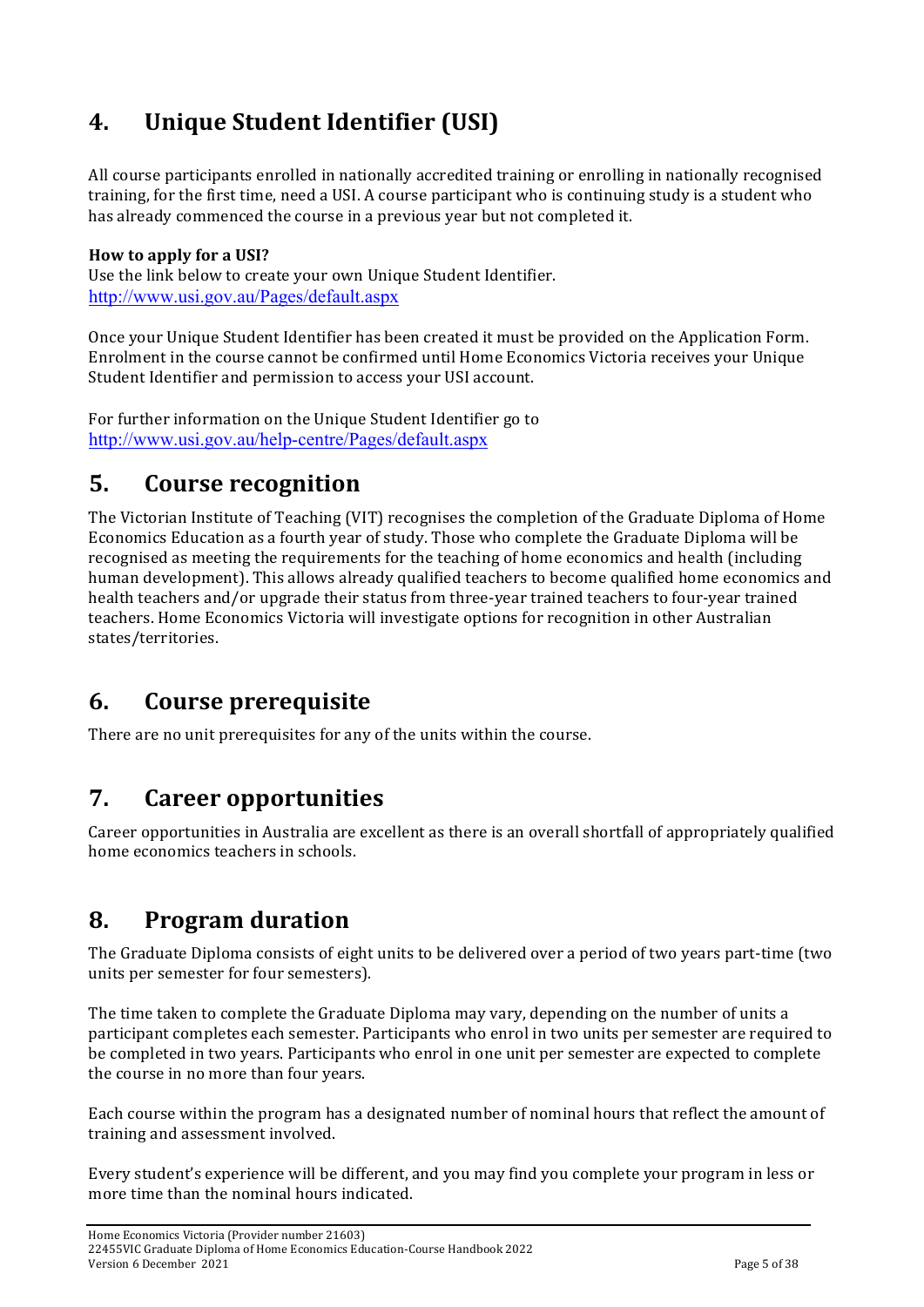# **9.** Course outline

The following table provides information regarding the units in the Graduate Diploma. The course fee includes the issuing of learning materials, specifically developed to support your learning experience. These materials are available online and include a learner guide, set of readings (where appropriate) and assessment. Where a text is required this will need to be purchased at an additional cost.

| Unit code and title                                               | <b>Unit description</b>                                                                                                                                                                                                                                                                                                                                                                                                                    | <b>Nominal</b><br>hours |
|-------------------------------------------------------------------|--------------------------------------------------------------------------------------------------------------------------------------------------------------------------------------------------------------------------------------------------------------------------------------------------------------------------------------------------------------------------------------------------------------------------------------------|-------------------------|
| VU22279 Manage classes in<br>practical home economics<br>contexts | This unit deals with the skills and knowledge required to<br>manage practical classes, resources and occupational<br>health and safety in home economics contexts.                                                                                                                                                                                                                                                                         | 85                      |
| VU22280 Teach food studies                                        | This unit covers the skills and knowledge required to<br>teach students how to select, organise and prepare a<br>variety of foods and use a range of cookery methods to<br>prepare foods through the application of practical food<br>skills in an educational environment. Focus is also placed<br>on global and local food systems and their governance.                                                                                 | 100                     |
| VU22281 Teach healthy eating<br>knowledge and skills              | This unit describes the skills and knowledge required for<br>educators to provide information on healthy eating and<br>nutrition at all stages of the human lifespan. It also<br>focuses on using appropriate food selection models and<br>nutrition assessment data to determine the effects of<br>food choices and dietary intake on health and wellbeing.                                                                               | 100                     |
| VU22282 Develop and promote<br>home economics practice            | This unit describes the skills and knowledge necessary<br>for educators to network with colleagues and the wider<br>community to promote home economics practice in a<br>learning environment. Focus is placed on the nature and<br>diversity of home economics.                                                                                                                                                                           | 55                      |
| VU22283 Promote health                                            | This unit describes the outcomes required by educators<br>to address the larger context of regional, national and<br>global health, and wellbeing, and transfer this knowledge<br>to promote health amongst individuals and students.<br>Focus is placed on the different dimensions of health and<br>factors that can affect health and wellbeing.                                                                                        | 105                     |
| VU22284 Teach human<br>development                                | This unit describes the outcomes required by educators<br>to teach human development concepts including<br>development across the lifespan and sustainable human<br>development locally, nationally and globally. Focus is<br>placed on the range of factors that can affect human<br>development.                                                                                                                                         | 105                     |
| VU22285 Apply skills in the<br>science of nutrition               | This unit describes the outcomes required by teachers of<br>home economics to teach the science of nutrition and<br>provide accurate nutrition information to assist in<br>knowledge of global nutrition issues and the prevention<br>of nutrition related health conditions.                                                                                                                                                              | 85                      |
| VU22286 Apply family and<br>consumer resource knowledge           | This unit describes the outcomes required to identify<br>and understand how the needs of families can be met<br>through the development of empowerment processes<br>related to food, nutrition, relationships and living<br>environments. Focus is placed on utilising effective<br>management and decision making processes to make<br>responsible and informed social and ethical decisions on<br>consumer choices to meet family needs. | 65                      |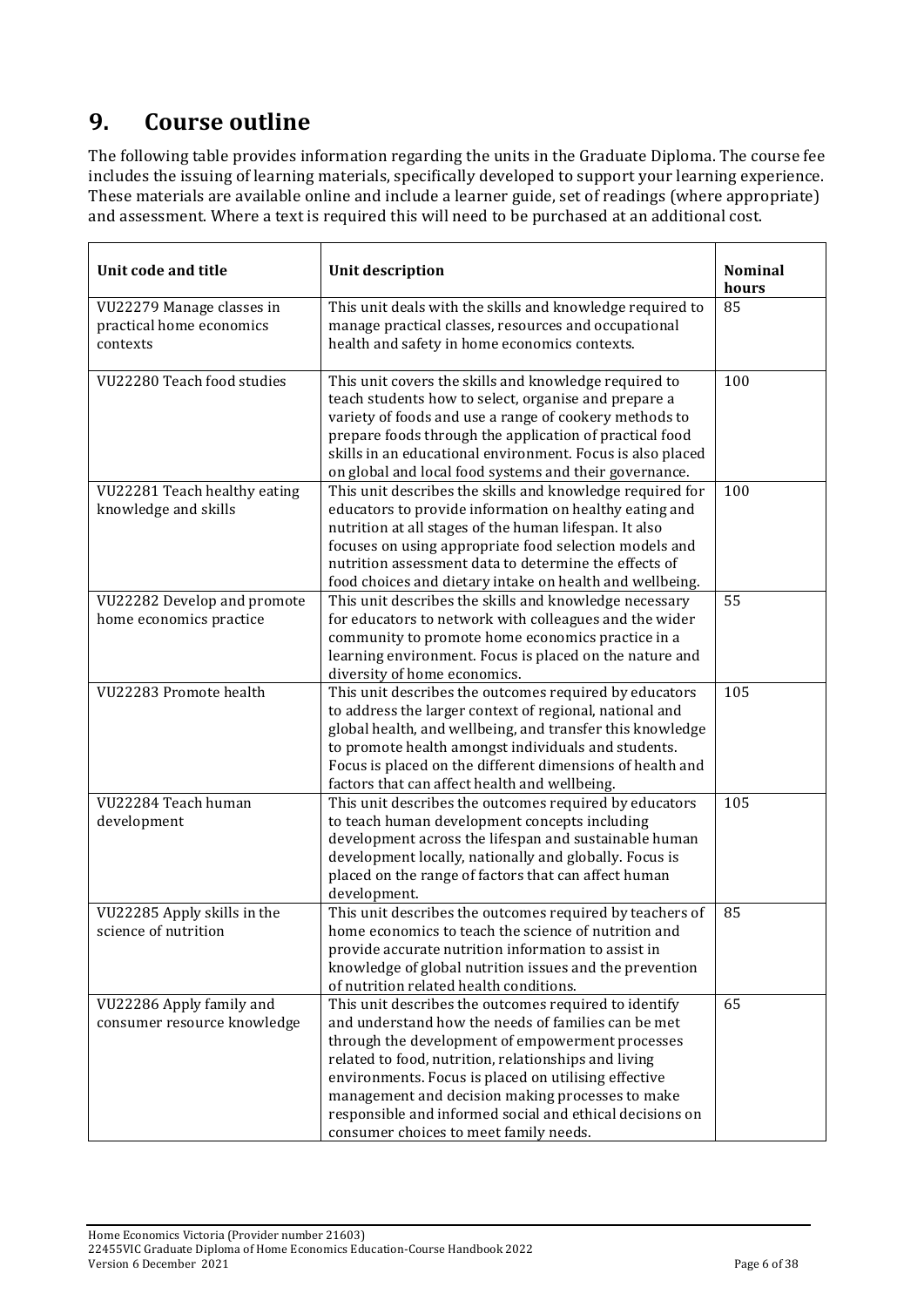## **10. Textbook references**

The following units use references from the textbooks listed below. VU22279 Manage classes in practical home economics contexts VU22280 Teach food studies VU22281 Teach healthy eating knowledge and skills

Cameron, S & Russell, S 2012 **Cookery the Australian Way,** 8<sup>th</sup> Edition, MacMillan Education Australia

The following unit requires the textbook listed below: VU22282 Develop and promote home economics practice

Pendergast,%D,%McGregor,%SLT,%and%Turkki,%K%(Editors),%**Creating'Home'Economics Futures:'The'next'** 100 years, Australian Academic Press, Australia.

This textbook can be purchased from Home Economics Victoria which can be ordered online from our website https://www.homeeconomics.com.au/curriculum-support/books

## 11. **Study** mode

The aim of the course is to provide participants with the essential knowledge and skills to develop specific teaching techniques, manage resources and deliver effective home economics teaching to students.

To facilitate these aims participants will be required to participate in mandatory tutorials, plan units of work, curriculum programs and complete a range of case studies and learning materials for working in a home economics-specific teaching environment.

Study modes will include:

- online mandatory tutorials
- self-paced learning learner guides will guide the learner through a sequential learning process with activities and workplace tasks relevant to the units. Participants will have access to trainers via email for assistance and support;
- classroom observations;
- group and individual learning activities/case studies;
- practical demonstrations;
- use of digital technologies for networking and group discussions;
- $\bullet$  presentations by experienced technical experts;
- $\bullet$  on-the-job learning through supervised teaching practice.

Learners are not expected to spend more than eight hours in any one day (including time allocated for self-paced or online studies) on course requirements and are not expected to attend or complete selfpaced or online studies after 10:00pm or before 8:00am.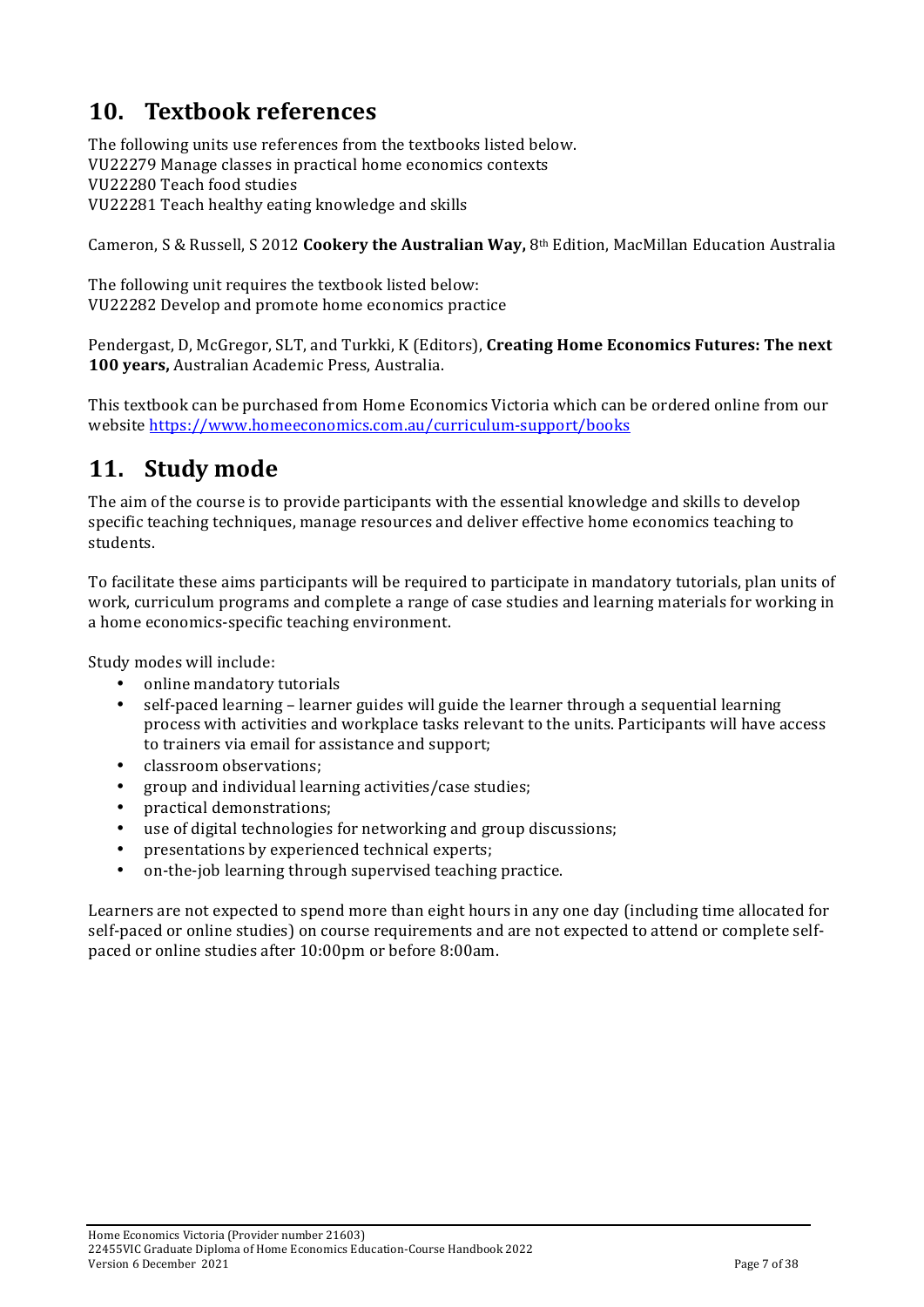## **12.** Face-to-face training sessions

The course requires mandatory face-to-face training delivery days for practical components where the participant can observe and learn under the direct guidance of a home economics teaching expert. These will be held in blocks during school holiday periods to accommodate the needs of working teachers. During the face-to-face training block, participants will review the underpinning knowledge covered in the self-paced course materials and undertake the practical application in preparation for the workplace assessment.

Cost of travel, accommodation and other personal expenses associated with the face-to-face training days is the participants responsibility.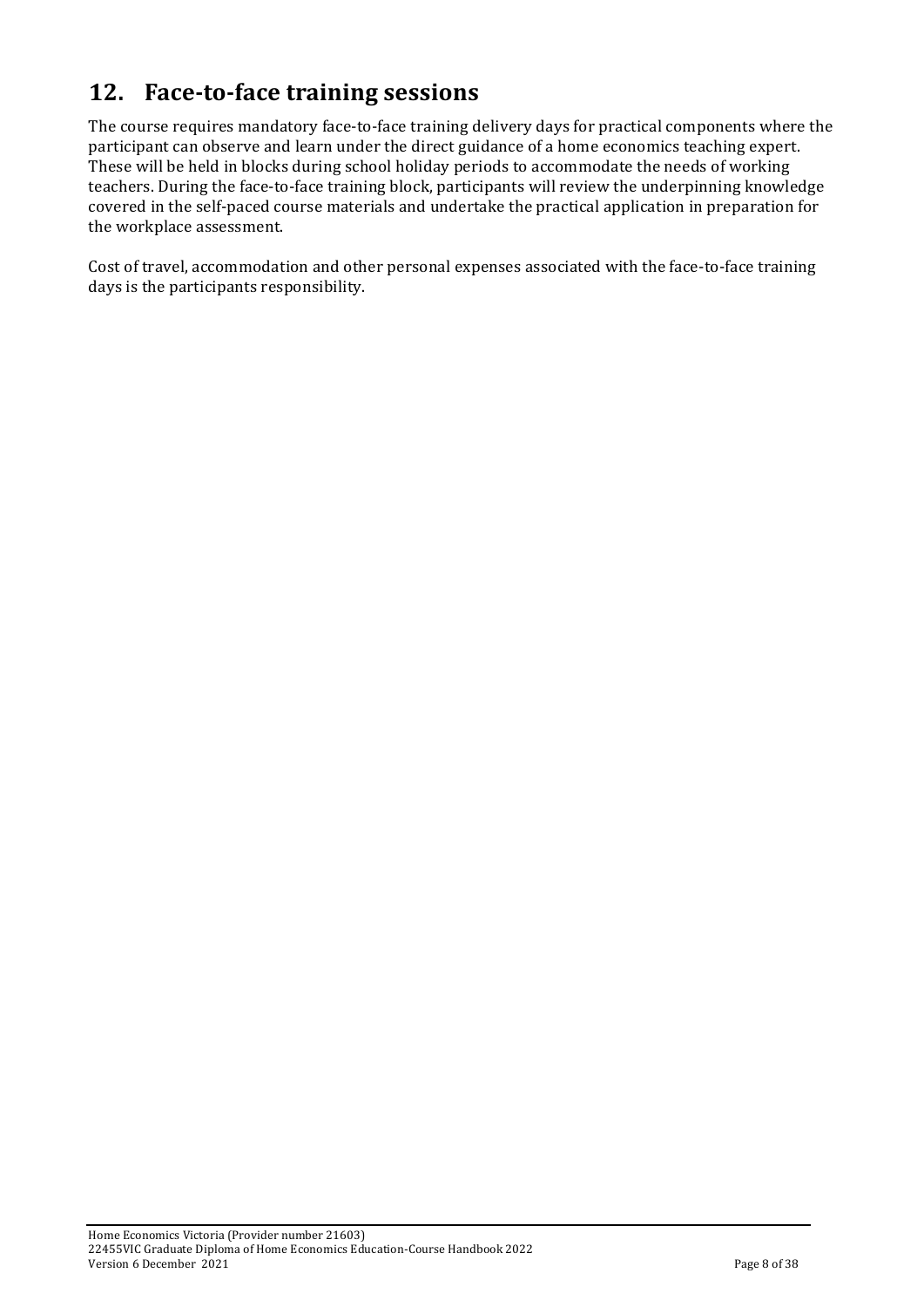# 13. Program structure for 2022

| <b>Semester and units offered</b>                                                       | Program structure                                                                                                                                                                                                                                                                                                                                                                                                                                         |
|-----------------------------------------------------------------------------------------|-----------------------------------------------------------------------------------------------------------------------------------------------------------------------------------------------------------------------------------------------------------------------------------------------------------------------------------------------------------------------------------------------------------------------------------------------------------|
| Semester 1 2022<br>VU22279 Manage classes in<br>practical home economics<br>contexts    | Closing date for enrolments: Wednesday 26 January 2022<br>Closing date for credit transfer applications (new enrolments only):<br>Monday 31 January 2022                                                                                                                                                                                                                                                                                                  |
| VU22280 Teach food studies<br>VU22282 Develop and<br>promote home economics<br>practice | Semester 1 start date: Tuesday 1 February 2022<br>Induction webinar (compulsory for all units): To be viewed and 'course<br>requirement confirmation' form, returned to Home Economics Victoria with<br>Assessment Agreement no later than Monday 7 February 2022<br>Cut-off date for RPL applications: Monday 31 January 2022                                                                                                                            |
| VU22285 Apply skills in the<br>science of nutrition                                     | Face-to-face training (conducted during Victorian term 1 school holidays):<br>VU22279 Manage classes in practical home economics contexts - Monday 11<br>April 2022 and Tuesday 12 April 2022<br>VU22280 Teach food studies - Wednesday 13 April 2022<br>Teaching practicum and workplace assessment:<br>Teaching practicum and workplace assessment is to be conducted between<br>Monday 18 April 2022 and Friday 10 June 2022. This is an 8-week block. |
| Semester 2 2022                                                                         | Closing date for enrolments: Wednesday 13 July 2022<br>Closing date for credit transfer applications (new enrolments only): Friday<br>15 July 2022                                                                                                                                                                                                                                                                                                        |
| VU22281 Teach healthy<br>eating knowledge and skills                                    | Semester 2 start date: Friday 15 July 2022                                                                                                                                                                                                                                                                                                                                                                                                                |
| VU22283 Promote health<br>VU22284 Teach human<br>development                            | Induction webinar (compulsory for all units): To be viewed and 'course<br>requirement confirmation' form, returned to Home Economics Victoria with<br>Assessment Agreement no later than Monday 18 July 2022<br>Cut-off date for RPL applications: Friday 15 July 2022                                                                                                                                                                                    |
| VU22286 Apply family and<br>consumer resource<br>knowledge                              | Teaching practicum and workplace assessment<br>Teaching practicum and workplace assessment is to be conducted between<br>Monday 1 August 2022 and Friday 14 October 2022, This is an 8-week block<br>(excluding two weeks for school holidays).                                                                                                                                                                                                           |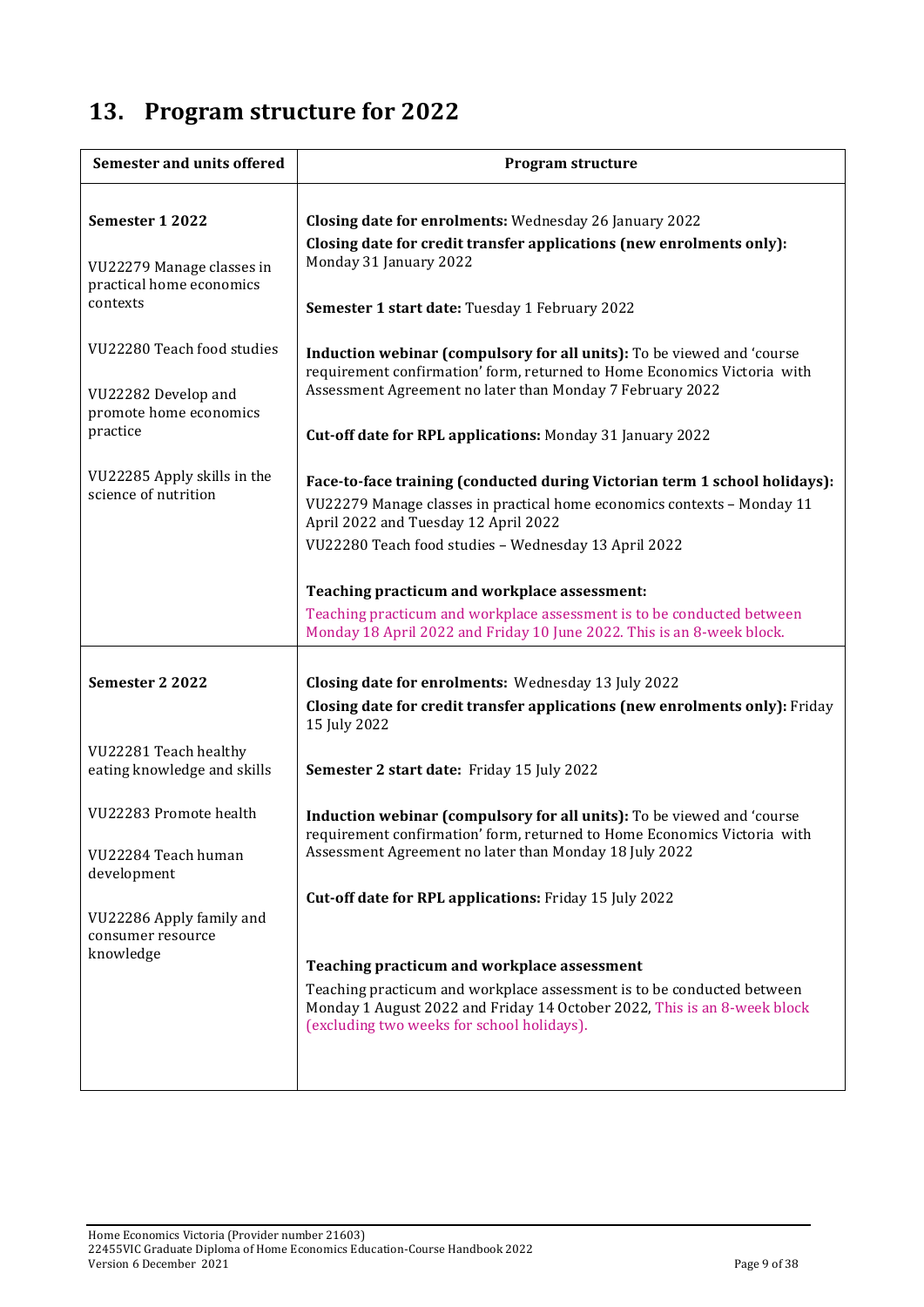# 14. **Teaching Practicum**

The home economics teaching practicum of 22 days (or equivalent) is integrated within the units and is a **mandatory requirement** for the successful completion of the Graduate Diploma.

### **The'22'days'of'teaching'practicum will'be'allocated'within'the'units'as'follows:**

VU22279 Manage classes in practical home economics contexts – 3 days (12 hours) VU22280 Teach food studies - 3 days (12 hours) VU22282 Develop and promote home economics practice – 2 days (8 hours) VU22285 Apply skills in the science of nutrition – 3 days (12 hours) VU22281 Teach healthy eating knowledge and skills – 3 days (12 hours) VU22283 Promote health – 3 days (12 hours) VU22284 Promote human development – 3 days (12 hours) VU22286 Apply family and consumer resource knowledge – 2 days (8 hours)

For the dates of the teaching practicum block refer to 12 Program structure for 2022. The teaching of units is integrated across the days of teaching practicum.

The total number of hours for the teaching practicum indicated above is based on the Victorian Government Schools Agreement 2017. In the agreement a face-to-face teaching week is equivalent to 20 hours for a secondary school teacher. This equates to 4 hours per day per week.

For those teachers who do not hold current VIT registration, they must arrange to have completed the **Working with Children** check prior to the commencement of their teaching practicum.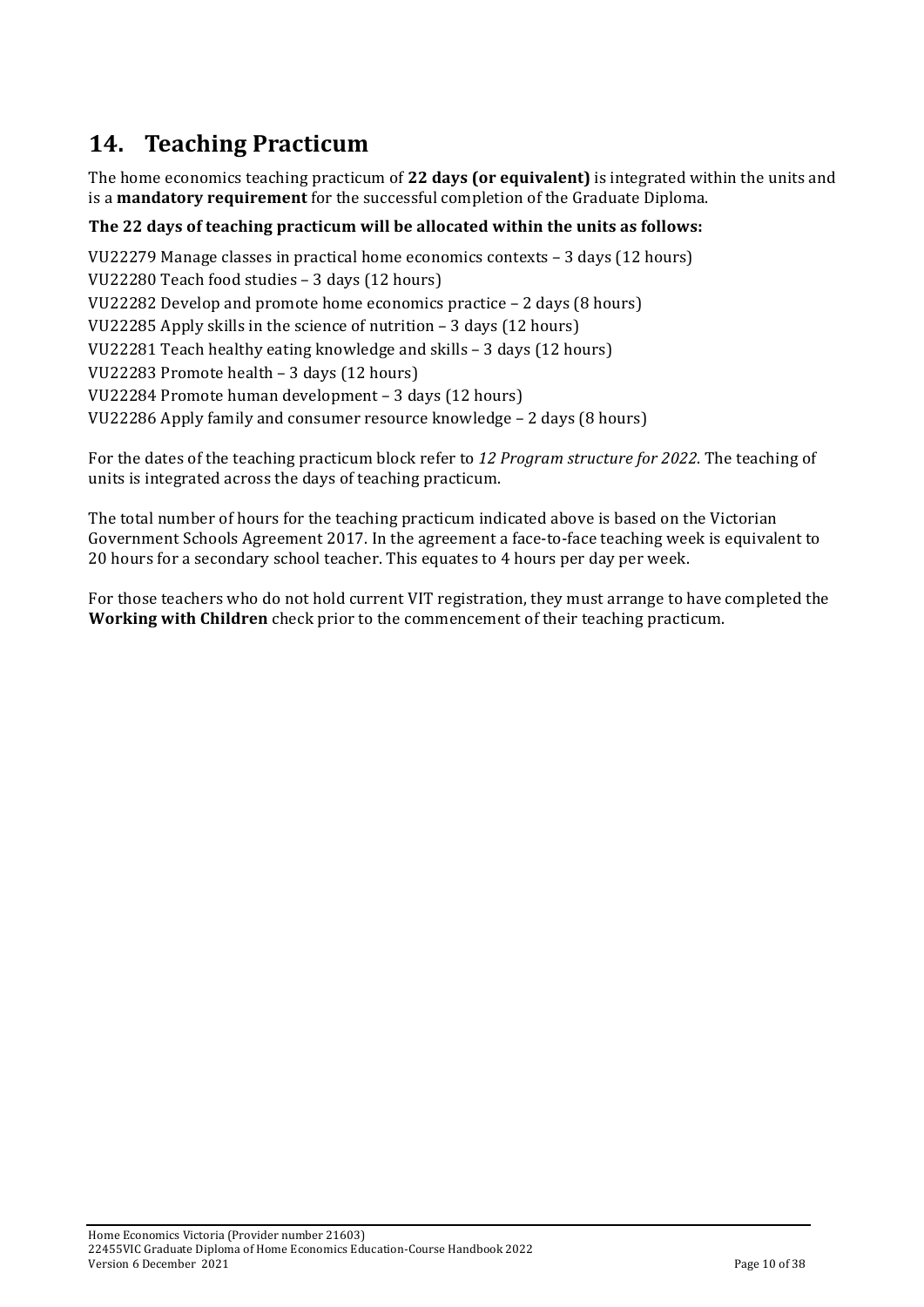## **15. Teaching practicum and\$assessment**

For the teaching practicum component and workplace assessment it is **essential** that you include the following classes for each unit of study: (a combination is defined as a balance between Years 7-10 and senior classes, as close as possible to  $50/50$ )

- VU22279 Manage classes in practical home economics contexts must be: Years 7–12 practical home economics classes
- VU22280 Teach food studies must be a combination of: Years 7–10 home economics practical and theory classes and Years 11-12 Food Studies practical and theory classes
- VU22281 Teach healthy eating knowledge and skills must be a combination of: Years 7–10 theory and practical home economics classes Years 11-12 Food Studies practical and theory classes
- VU22282 Develop and promote home economics practice must be: Years 7–10 practical and theory home economics classes and could include; Years 11-12 Health classes
- VU22283 Promote health must be a combination of: Years 7–10 health classes and Years 11-12 Health classes
- VU22284 Teach human development must be: Years 11-12 Health classes
- VU22285 Apply skills in the science of nutrition must be a combination of: Years 11-12 Food Studies practical and theory classes and Years 11-12 Health classes
- VU22286 Apply family and consumer resource knowledge **must'be'a'combination'of junior'and'senior'classes**: Years 7–10 home economics classes **and** Years 11-12 Food Studies classes **or** Years 11-12 Health classes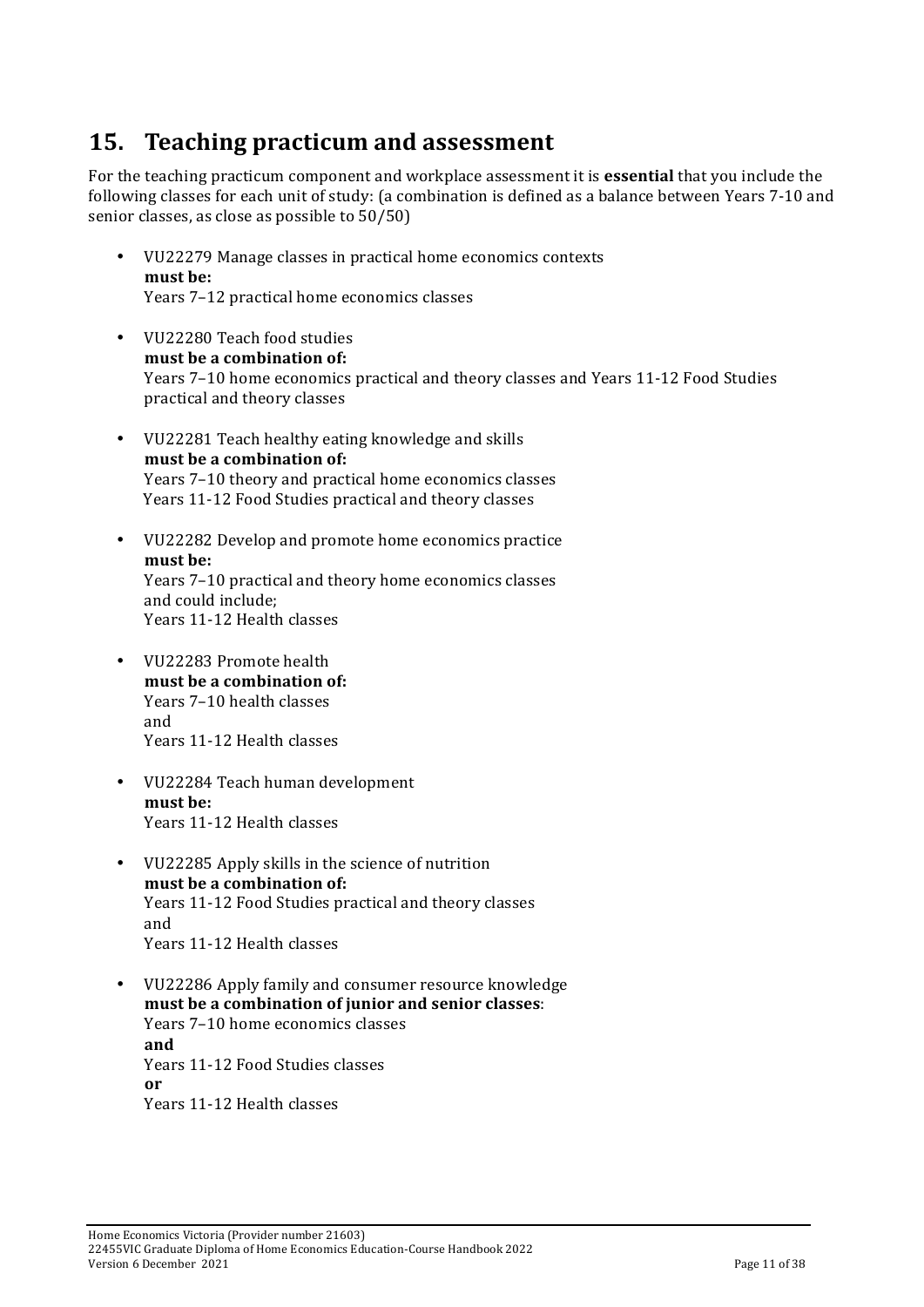### Location of teaching practicum

The teaching practicum must take place at a school offering home economics and home economics related classes as a subject. Home economics related classes refer to such classes as Health including VCE Health and Human Development and VCE Food Studies or equivalent studies in other Australian states/territories. If the school where the participant is teaching does not offer home economics, then arrangements must be made to undertake the teaching practicum at a school that conducts home economics related classes.

Participants will be asked to arrange classes and dates for the supervised teaching practice at the beginning of the semester.

#### **Requirements'of'mentor teacher**

For the teaching practicum component each semester, participants **must undertake this under the direct'mentoring'of'a'qualified and'experienced teacher'of'home'economics'and'health.** The mentor teacher agrees to act as a mentor and provide guidance to the participant.

Mentoring teachers must complete a form outlining their contact details and teaching qualifications.. Upon submission of the mentor teacher details form, Home Economics Victoria reserves the right to determine the suitability of a mentor teacher's qualifications. Submission is the responsibility of the participant and must be received by Home Economics Victoria, **prior** to a participant commencing their teaching practicum.

Mentor teachers are required to observe the participant teaching for all classes and complete a **third party report** during the teaching practicum period, as a record of the teaching practicum undertaken.

Teaching practicum of a unit must be completed at **one** school, with a maximum of **two** mentor teachers only.

Provision has been made for a nominal payment to the school. Payment is compatible with Department of Education rates https://www2.education.vic.gov.au/pal/practice-student-teaching-supervision-payments/overview

### **16. Workplace\*assessment**

Workplace assessment is a **mandatory** component of the assessment strategy for the course and must be undertaken each semester.

Workplace assessment is flexible, for example, participants may be asked to present or video a class and submit the recording to Home Economics Victoria, participate in an oral assessment, have a workplace assessor visitation or a combination of these.

## **17.** Award requirements

To be eligible for the award **Graduate Diploma of Home Economics Education**, course participants must successfully complete all eight (8) units of the course.

### Participants must also successfully complete 22 days (or equivalent) of teaching practicum.

Participants who exit the course without completing all the units for the Graduate Diploma award will be provided with a Statement of Attainment listing those units that were successfully completed.

Participants will receive a transcript of results for each semester.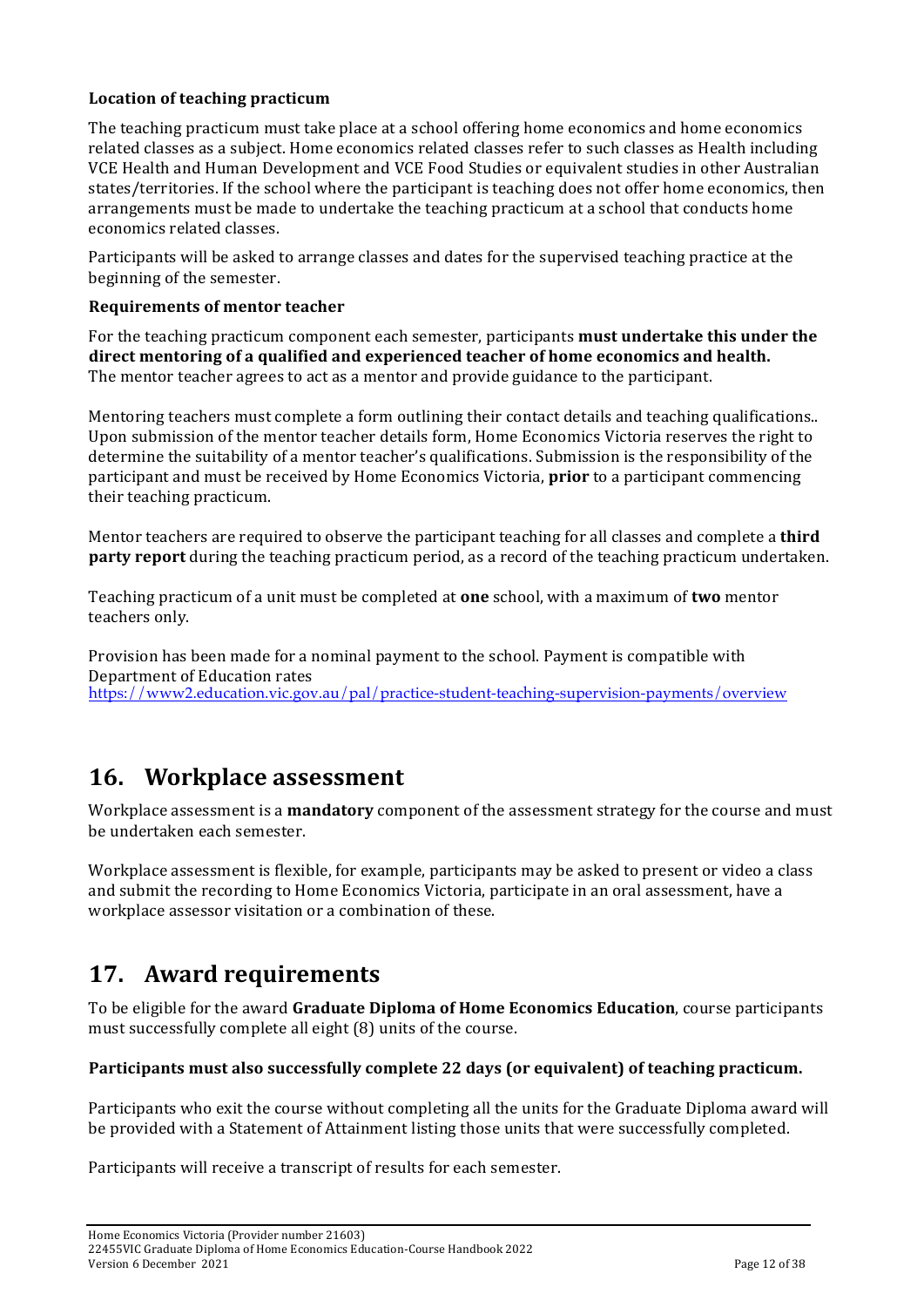# 18. Academic policies and procedures

As a Registered Training Organisation, Home Economics Victoria oversees course development, training and assessment and monitors the continuous improvement of course programs. It provides advice to the board of Home Economics Victoria on policies and procedures regarding training courses and continues to ensure through the provision of its courses the development of high standards of teaching.

At Home Economics Victoria, course participants can expect:

- to receive course materials, assessment tasks and assessment criteria within published timeframes;
- that courses are consistently delivered:
- that consideration is given to the diverse range of backgrounds and learning needs of participants. All participants receive parity in terms of learning resource provision and guidance to support their learning;
- that trainers will provide consistent learning and teaching experiences, particularly in relation to the moderation of assessment:
- that both formative and summative kinds of assessment be regarded as central to the process of learning:
- that at commencement of the semester, participants are provided with a clear description of assessment requirements, standards of performance and assessment criteria;
- the conduct of participant assessment be transparent and fair, and follow approved assessment standards for all assessment activities which are provided to students;
- assessment activities to be reviewed on an annual basis;
- trainer and assessor feedback to be provided to participants on completed assessment activities which addresses how performance might be improved in the subject of study.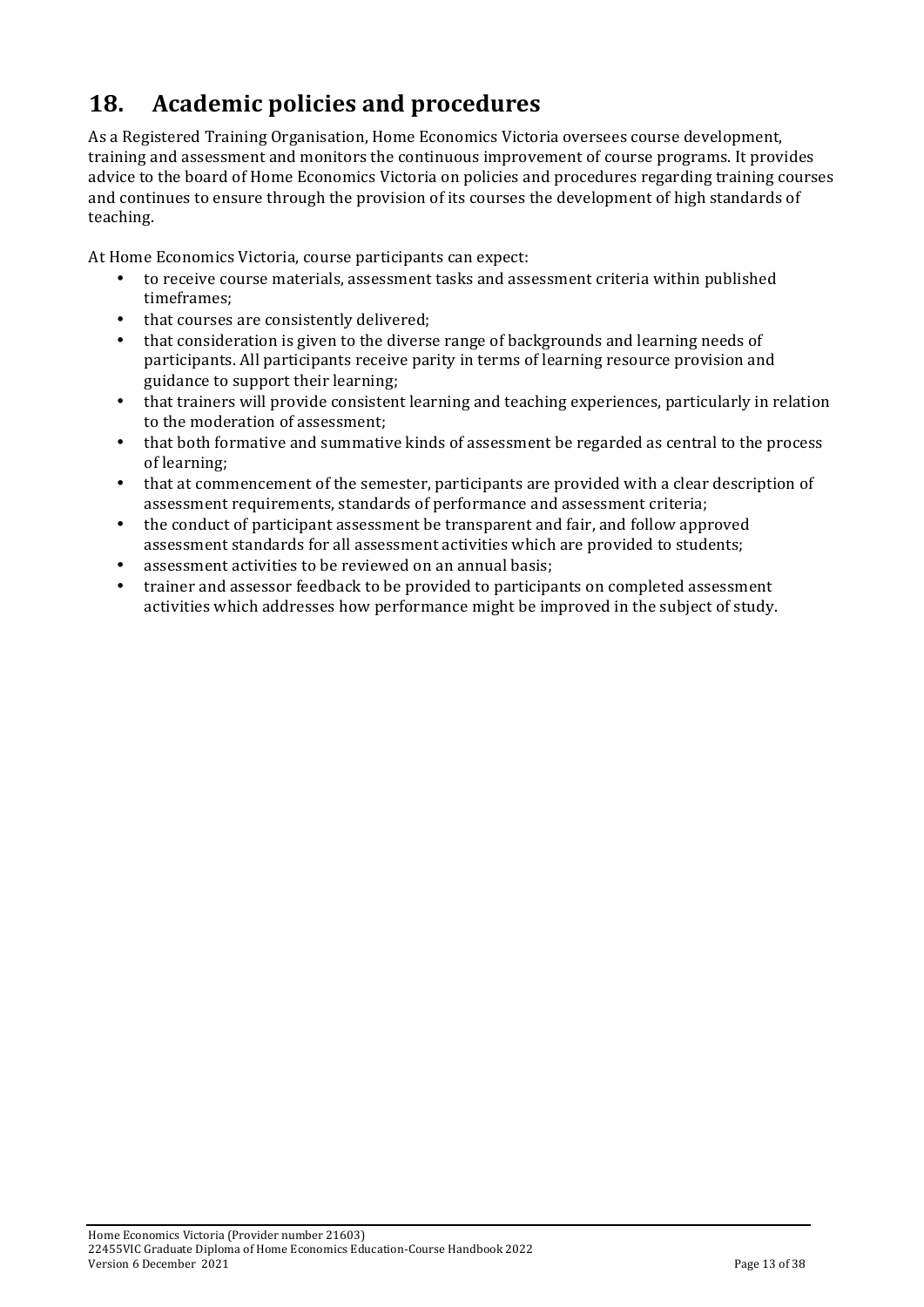# **19. Enrolment**

Enrolment in this program is based on the completion of the Graduate Diploma of Home Economics Education enrolment form www.homeeconomics.com.au/careers/careers\_postgrad.aspx and subsequent successful acceptance into the program and payment of the prescribed fees. It is important that all sections of the enrolment form, including your current address and date of birth are completed.

Payment of the prescribed application fee must be sent in with the completed enrolment form.

You must provide **certified** (original) copies of your VIT registration (if registered) and pre-service teacher education qualifications including academic transcript/s with your application.

Once your enrolment is received and processed, you will be allocated a position in the course. You will receive confirmation of your enrolment and a receipt for the fees paid.

Once Home Economics Victoria processes your enrolment, it is considered as a commitment to undertake the course and or units enrolled in. Should you wish to withdraw or defer from the course, fees will be subject to the conditions stipulated in the refund policy (refer to the refund policy). Contact Home Economics Victoria if you would like to discuss a payment plan for payment of unit fees.

### **20. Course'commencement**

For enrolment closing dates and course commencement dates refer to 12 Program structure for 2022. Participants will receive access to the online learning portal on the course commencement date, if payment has been received.

### 21. **Course cost**

**\$10,250** (GST exempt) Concession rates do not apply to this course.

### **Course'application'fee'\$500:00**

Payment accompanies enrolment into the Graduate Diploma of Home Economics Education, qualification

**Individual unit fees vary from \$1175**  $\cdot$  **\$1325 (GST exempt).** 

Payment of units is made on an enrolment basis per semester:

- semester (1 unit)
- $\blacksquare$  semester (2 units)

RTO fees may be paid via credit card or bank transfer.

Home Economics Victoria will only process fees received in advance if no more than \$1,000 from each student. If course fees exceed \$1,500, they will be processed upon the commencement date of each unit a student is enrolled in.

Following the course commencement, Home Economics Victoria may require payment of additional fees in advance from a student but only such that at any given time, the total amount required to be paid which is attributable to tuition or other services yet to be delivered to the student does not exceed \$1,500.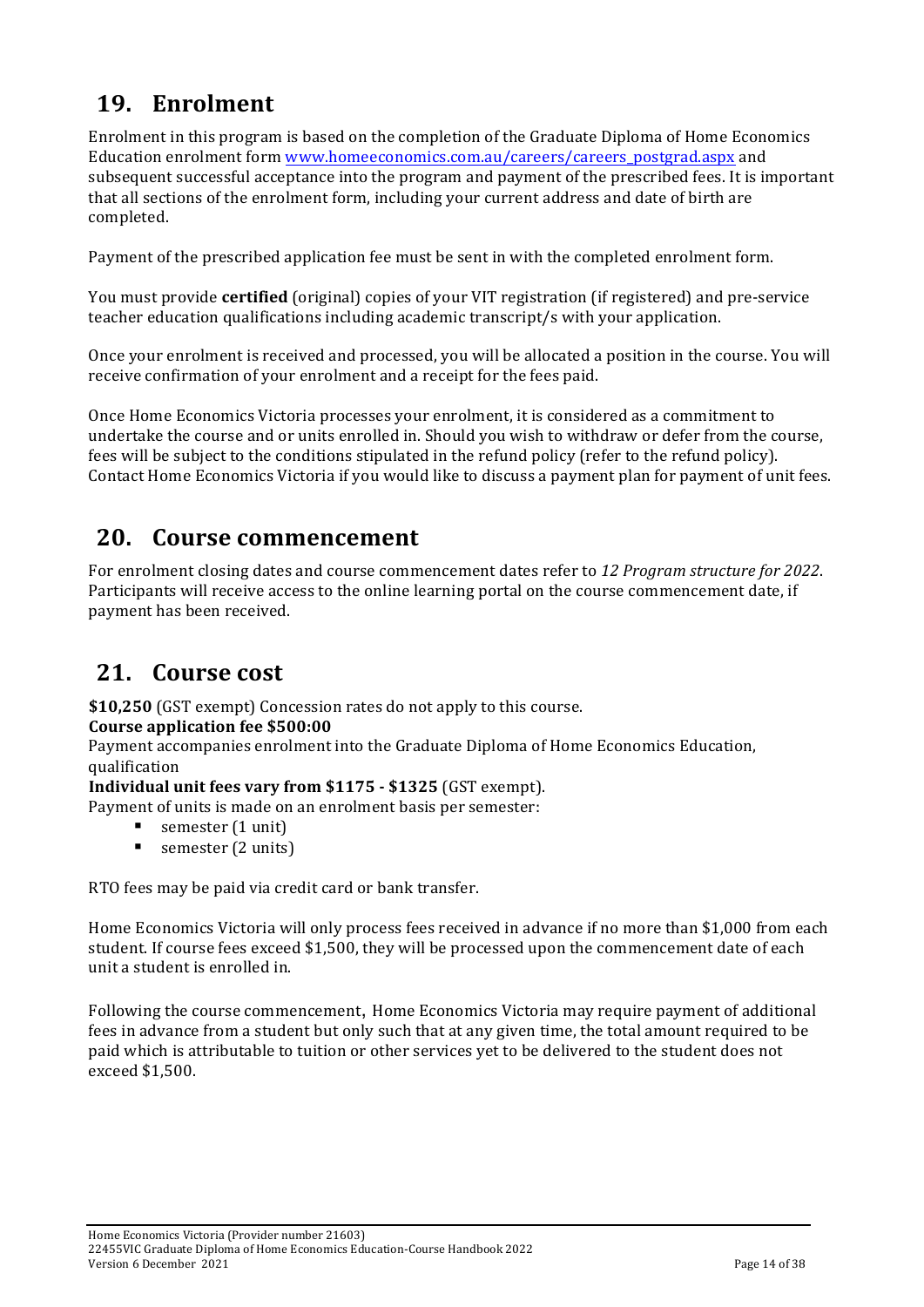## **22. Course'induction**

An online course induction is compulsory for all participants on commencement of each semester. The induction session includes:

- introduction to Home Economics Victoria
- introduction to trainers
- $\blacksquare$  semester units of study
- **EXECUTE:** competency based assessment and learning
- $\blacksquare$  course handbook
- $\blacksquare$  policies and procedures relating to Home Economics Victoria as an RTO
- submission dates and course outline
- $\blacksquare$  nominal hours
- $\blacksquare$  unit requirements
- workplace assessment requirements
- $\blacksquare$  teaching practicum requirements
- $\blacksquare$  learner guide activities
- " recognition of prior learning (RPL)
- $\blacksquare$  complaints and appeals process
- evidence guide and assessment agreement

On completion of the induction participants must complete the 'course requirement confirmation' form and return with their assessment agreement, to the office of Home Economics Victoria.

### **23.** Submission of coursework

All course work undertaken will be assessed on a progressive basis during the semester. Participants must remain up to date with their submission of work to satisfy this formative requirement. Submission dates are provided for each unit of study upon course commencement.

Participants must submit work in electronic form through the Home Economics Victoria training portal. **All work must be submitted as one document**. It is your responsibility to ensure a copy of the submitted work is kept for your own records.

All work must be clearly presented with the learner guide section and activity number clearly identified. Page numbering must be used and your name should appear in either the header or footer of the document.

Participants are expected to hand in completed assessment activities on time according to the published submission timelines for each unit.

In the event of being awarded a 'Not Yet Satisfactory' result, participants will have the opportunity to provide further evidence and resubmit. Only tasks identified for resubmission should be resubmitted for assessment. **Resubmission applies for a one-week period only, dated from the return of the assessment activity**. Participants are also eligible to appeal an assessment result (refer to complaints and appeals policy).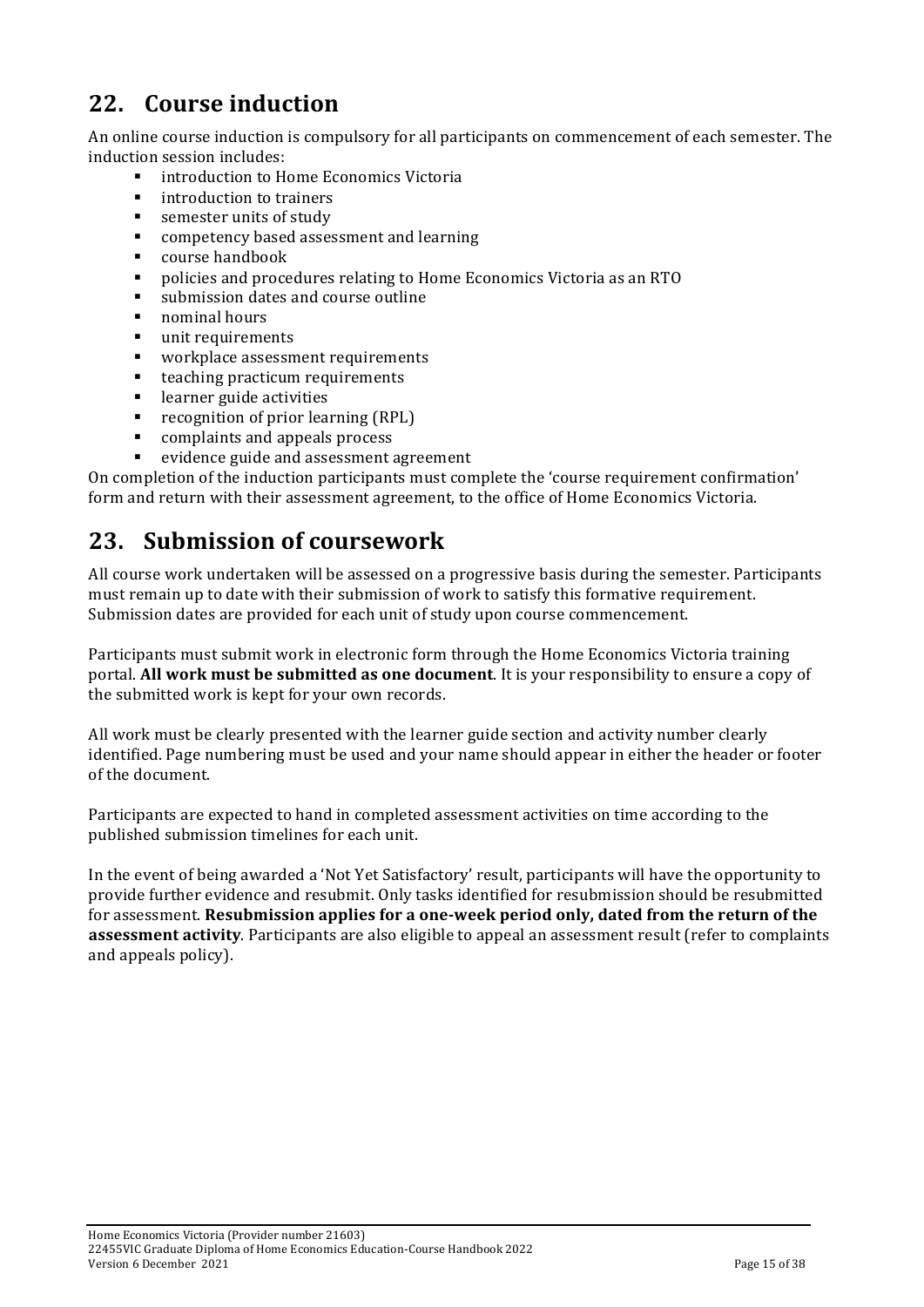## **24.** Academic honesty

Participants must ensure the authenticity of their work. In all work submitted for assessment you must acknowledge the source/s of your material appropriately. As a general rule, whenever work is submitted that is not your own original work, it must be acknowledged. Quoted passages should be placed in quotation marks (or presented as an indented paragraph if longer than three lines) and their source referenced within the text (author, date and page number). A list of references should be provided at the end of the work (where appropriate) to acknowledge the resources used in the completion of the task.

Plagiarism is a serious issue and participants must ensure that all information is acknowledged appropriately.

### **Home'Economics'Victoria'Academic'Honesty'Policy**

Home Economics Victoria RTO does not tolerate cheating or plagiarism, and a penalty may be imposed where either occurs. Cheating is to act dishonestly in any way where you present work to a Trainer or an Assessor as genuinely representing your understanding of, and ability in, the subject concerned. Plagiarism is to copy work without acknowledging the source and is a form of cheating.

Cheating includes but is not limited to:

- submitting someone else's work as your own (regardless of whether or not you have the person's permission)
- submitting an assignment that has been duplicated with or without modifications from another source including another student
- permitting another student to submit your work as their own
- having more than one person work on a task and each student submitting a copy as individual work
- using any part of someone else's work without proper acknowledgement

Cheating does not include:

- discussing course content and assessment tasks to better understand the subject and what is required with your Trainer or other students
- submitting work completed independently or with the support of your Trainer
- obtaining help to correct minor errors in spelling, grammar or syntax
- using other people's ideas where they are acknowledged in the appropriate way by referencing

The penalties for academic misconduct include, but are not limited to:

- assigning of Not Yet Satisfactory to assessment item/s
- awarding of Not Yet Competent for a unit of competency
- suspension from the course
- cancellation of enrolment

Any RTO member of staff or course participant who suspects an incidence of cheating or plagiarism is responsible for reporting the situation to the Education Manager. The Education Manager will investigate the matter to determine what further action, if any, should be taken.

If you are being investigated for academic misconduct and found to have acted wrongly, you will receive written notification from the Education Manager and be requested to attend an interview (online or in person) to discuss the matter.

If your misconduct is found to be minor, you will be advised in writing of the outcome and any penalties that may apply.

If your misconduct is found to be significant, your case will be referred to the Course Panel. You will be requested in writing to attend a meeting with the Course Panel at which time they will hear details of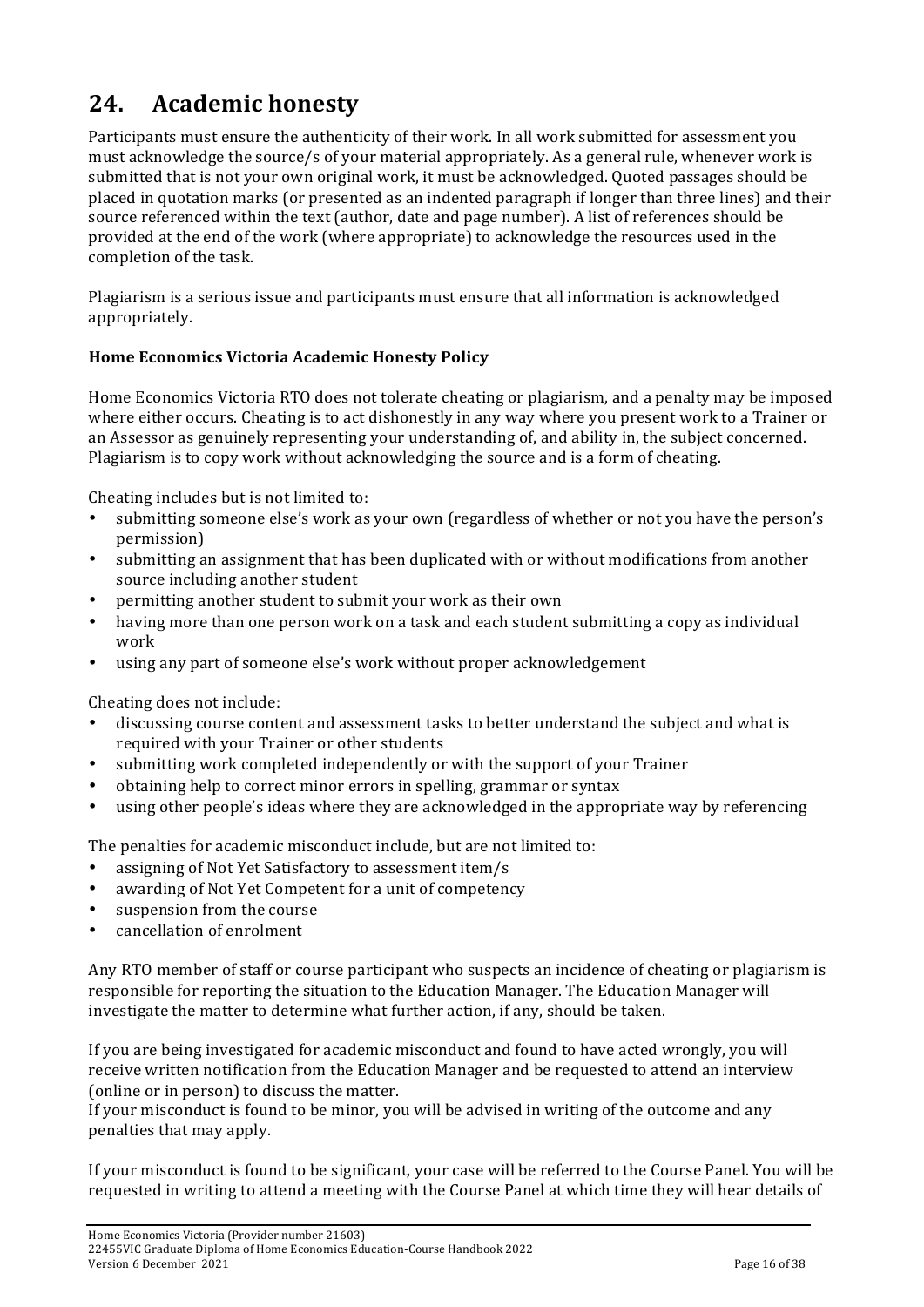the case. A decision about penalties will be made based on evidence presented during the Panel Meeting.

If you are asked to attend a meeting with the Course Panel, you are allowed to bring along a support person. The support person cannot be a member of the legal profession or hold a law degree or be a family member. The support person may not act as an advocate, should not speak on the person's behalf or make direct comment in the meeting, unless given permission to do so by the Panel Chair of the meeting.

If a support person is attending the meeting, their details must be provided to Home Economics Victoria at least 3 days prior to the meeting.

A student requested to attend the Course Panel Meeting must confirm his or her attendance, in writing, within five working days of the notification. If a student does not attend the hearing, it will be held in his or her absence. Any written response to the allegation from the student will be taken into account at the meeting.

A student has the right to appeal the decision of the Course Panel. For appeals please refer to the Home Economics Victoria Complaints and Appeals Policy. Requests for an appeal must be made in writing to the Panel Chair.

## **25.** Non-Academic Misconduct Policy

Non-academic misconduct is any action or conduct by a course participant relating to people or property which does not meet the RTO standards of Home Economics Victoria. Non-academic misconduct includes, but is not limited to;

- 1. A course participant behaving inappropriately during supervised teaching practice, face-toface training or an activity under the administration or supervision of Home Economics Victoria.
- 2. Obstructing any Home Economics Victoria RTO staff, workplace assessors or supervising teachers in the performance of their duties.
- 3. Acting dishonestly or knowingly making false or misleading representations in relation to enrolment in a Home Economics Victoria RTO course.
- 4. Misusing, stealing, damaging or destroving any property of Home Economics Victoria, a staff member or representative, or another course participant.
- 5. Wilfully disobeying or disregarding any direction or condition made by Home Economics Victoria RTO staff or representative.
- 6. Prejudicing the good name, academic standing or good order of Home Economics Victoria

Where non-academic misconduct is proven penalties including, but not limited to the following may apply;

- The course participant is required to apologise formally to any aggrieved party where appropriate.
- The course participant undertakes some form of remediation.
- The course participant provides full reimbursement of the cost of any damage caused to Home Economics Victoria property.
- The course participant is expelled from Home Economics Victoria programs.
- The course participant may have their membership suspended with Home Economics Victoria.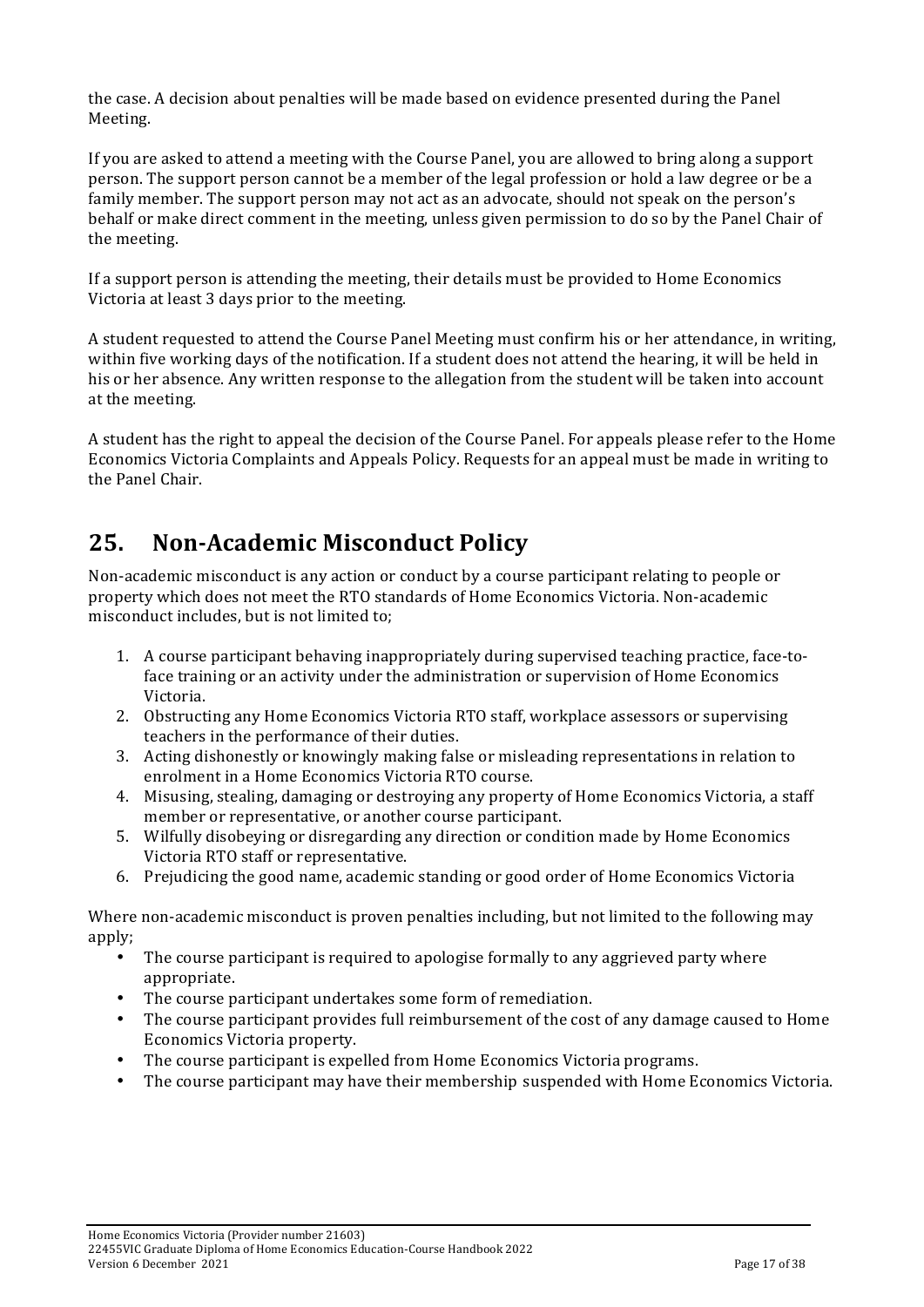## **26.** Extension requests

Requests for extensions due to illness etc. are only to be negotiated with the trainer.

- " Requests for extension of coursework must be submitted using the 'request for extension' application, to the trainer at least three (3) working days before the submission date;
- Extensions may be granted at the discretion of the trainer:
- $\blacksquare$  No more than one extension per unit per semester may be granted;
- The length of the extension is at the discretion of the trainer, however, extensions should not exceed 2 weeks;
- No extensions will be granted past the final semester submission date.

# **27. Deferment**

Deferral is the postponement of study. In the event of unforeseen personal circumstances, an application for deferment must be made in writing to Home Economics Victoria for consideration. Course fees are non-refundable and deferment from the course does not warrant a refund (refer to course deferment policy).

## **28. Course'withdrawal**

An application for withdrawal from the course must be made in writing to Home Economics Victoria. If a participant requests to withdraw from the course on or after the commencement date of the course, there will be no refund of fees (refer to refund policy). Home Economics Victoria understands that unforeseen circumstances can arise which requires the withdrawal from a course or unit by an enrolled participant. However, Home Economics Victoria incurs costs, staffing and logistic responsibilities once a course commences.

# **29. Methods of assessment**

Assessment is the process of collecting evidence of your knowledge and skills in relation to the unit performance criteria.

Assessment methods will emphasise the demonstration of skills and may include:

- case studies:
- $\blacksquare$  evidence sources from the workplace;
- **Peropene** research projects;
- $\blacksquare$  demonstration of skills in a home economics-specific teaching environment, under supervision - third party report/s from supervising teacher;
- " direct observation by Home Economics Victoria Workplace Assessor or via video submission;
- $\blacksquare$  questioning written and/or verbal.

Assessment will adopt a holistic approach where units of competency are grouped together where possible to reflect the home economics teaching environment.

A semester outline is provided to each participant and provides a timeline and due dates for completion of topics and activities. It is strongly recommended that participants submit work on or before the due date to avoid falling behind during the semester. Participants will have access to their trainer during the semester for support and guidance. All participants have the opportunity of resubmitting assessments if they have not met the competency standards required.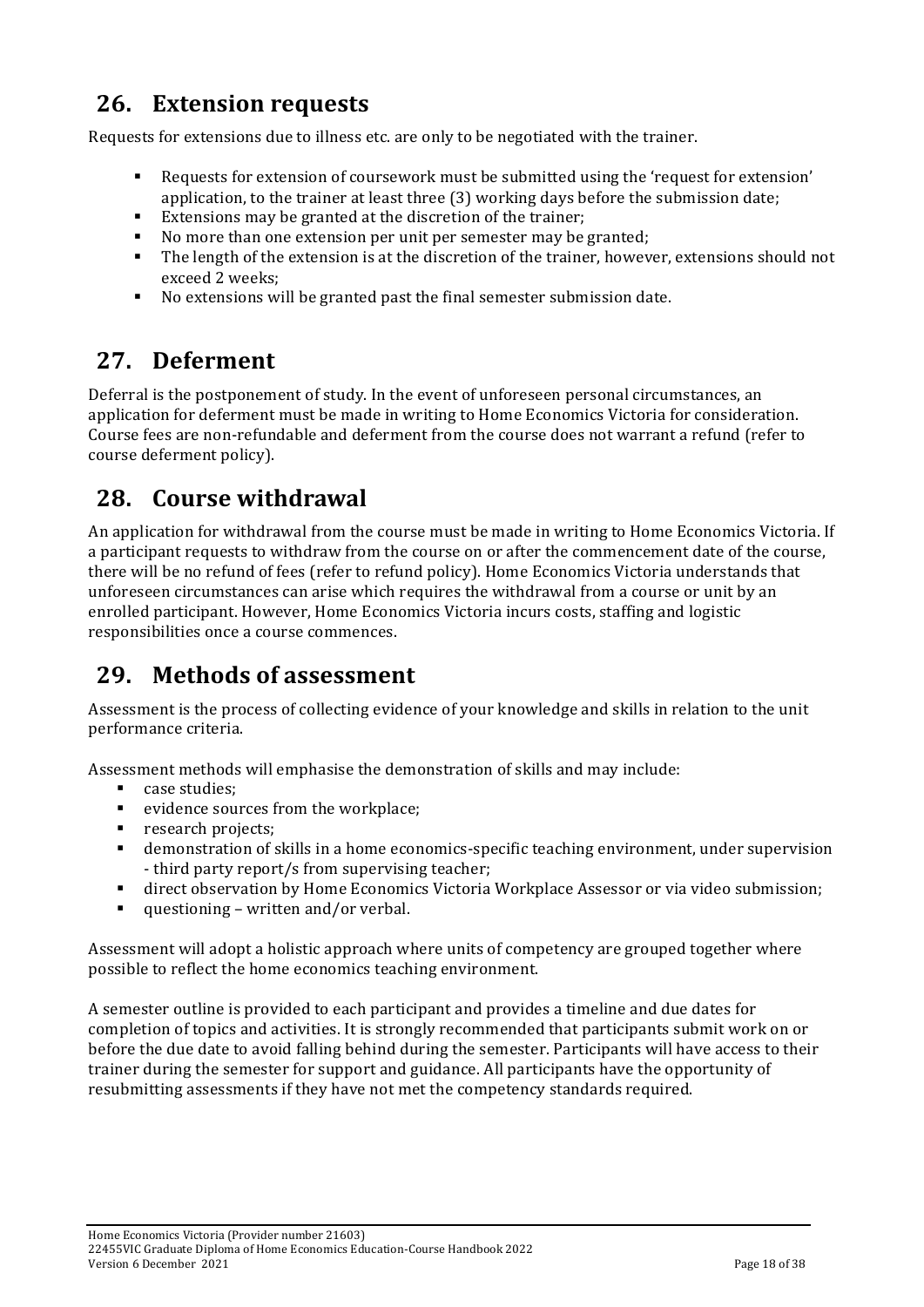## **30.** Assessment results

Results will only be provided to the course participant. All participants will receive regular updates on their progress and requests for results must be received in writing. Results will not be provided over the telephone or to other parties. Should you require a transcript of results or evidence of course completion prior to the issuing of formal certificates please contact the Home Economics Victoria office.

## **31. Issuing of transcript of results**

Participants will be issued with a transcript of results for each semester of study, at the conclusion of that semester of study. The transcript of results will only be approved for issue when Home Economics Victoria is satisfied the participant has met all the course requirements for that semester, and that all units of competency have been successfully completed and there are no other outstanding commitments (financial and/or assessment). Qualifications are issued in accordance with the relevant policies and procedures of Home Economics Victoria. Qualification certificates will be withheld if fees are outstanding.

### **32.** Course re-enrolment

Participants are required to re-enrol on a semester basis using the 'semester unit enrolment' application, and all units of study are required to be successfully completed to be awarded the qualification of Graduate Diploma of Home Economics Education. Re-enrolment information will be available four weeks prior to end of each semester. Submission of current Victorian Institute of Teaching (VIT) registration details are required if they have been renewed since last enrolment.

Participants who have been awarded a 'Not Yet Competent' will need to discuss their re-enrolment with the Education Manager before re-enrolment into new units can be made.

Participants who have completed the prescribed period of their enrolment (normally on a semester basis) but did not complete all assessment requirements in this period will be required to re-enrol in the course and/or units and may be required to pay the prescribed fee.

## **33.** Access to training records

Participants' progress and records are carefully maintained and updated to ensure that an accurate and complete record of their academic program becomes a part of their permanent record. Participants may request access to their records by completing the *Application by student for access to personal records* form and providing proof of identification. Third party access cannot be approved unless the *Application for student records by third party* form is completed and signed by both the student concerned and third party. Forms can be obtained by contacting the Home Economics Victoria office.

## **34. Support**

Home Economics Victoria will provide training, assessment and support services that meet individual needs. Home Economics Victoria will ensure that participant needs are addressed and participants know how to access the services they will require to successfully complete their training and assessment program.

Information on participant support including language, literacy and numeracy, welfare and disability services is available from the Home Economics Victoria office. Additional support information will be provided to participants upon enrolment.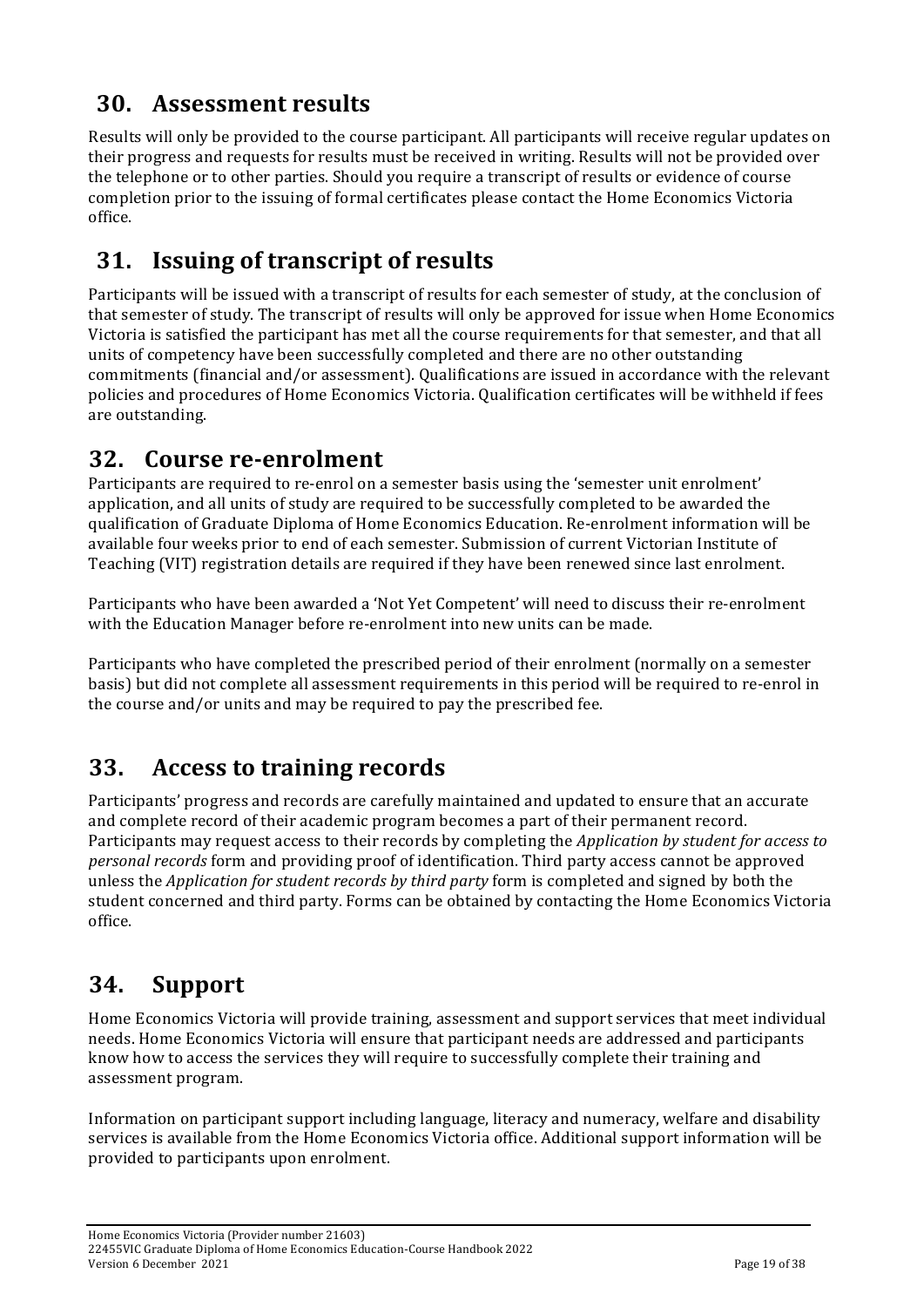# **35. Recognition)of)prior)learning policy**

Recognition of prior learning (RPL) is a process where a participant may be granted credit or partial credit towards a qualification in recognition of skills and knowledge gained through work experience, life experience and/or formal training. This recognition is available to all individuals enrolling in any nationally recognised course.

Home Economics Victoria will recognise AQF qualifications and statements of attainment issued by other RTOs in line with the requirements of the Australian Qualifications Framework (AQF) for mutual recognition.

There may be opportunities for unqualified home economics teachers who have been teaching home economics for the past five years to gain RPL for the teaching practicum component of the course. Please note that those participants seeking RPL for the teaching practicum component of the course or unit will not be eligible for a reduction in course/unit fees. To assist you with your application, it is strongly recommended that you discuss the completion of your RPL application with the Education Manager at Home Economics Victoria prior to applying.

RPL applicants must enrol in the course/unit/s and pay the enrolment fee for the unit of competency  $(s)/c$ ourse as usual whilst the RPL process is undertaken. RPL applicants must also complete the RPL application form and pay a non-refundable administration fee (refer to schedule of fees). Recognition of Prior Learning is a formal process of assessment and fees must be paid prior to your application being assessed by assessor/s.

Recognition of prior learning applications must be received by the cut-off date each semester. Please refer to Program Structure on page 9 of this handbook.

The RPL application requires you to undertake a self-assessment which involves comparing your skills, knowledge and experience with the unit/s for which you are seeking recognition. You will then submit this self-assessment with supporting evidence as part of your RPL application.

The evidence that you provide for your RPL assessment must demonstrate competency and comply with the 'rules of evidence' from the Australian Quality Training Framework. This means that you must ensure that the evidence is:

• **Valid** – You must provide evidence that satisfies all requirements of the unit of competency.

• Relevant – The skills / knowledge / experience that you are claiming to have, should relate directly to the relevant unit of competence and be at a comparable standard;

• **Current** – you must be able to show that your skills are up-to-date and that you could demonstrate these now if required.

• **Authentic** – you must be able to verify that the skills / knowledge / experience in your application are genuine and the evidence you are presenting is your own work. Any copies of original qualifications, certificates or documents you submit must be certified.

• **Sufficient** – You must provide sufficient evidence for the assessor to determine your level of competency.

### **Types of evidence** could include;

- resume;
- certificates/results of assessment (including from professional development courses, workshops or seminars);
- $\bullet$  samples of your work;
- documenting your experience;
- providing third party reports from relevant others at your workplace to confirm the work you do or have done:
- References and testimonials:
- Documentation of current achievements;
- Completed work projects and work resources.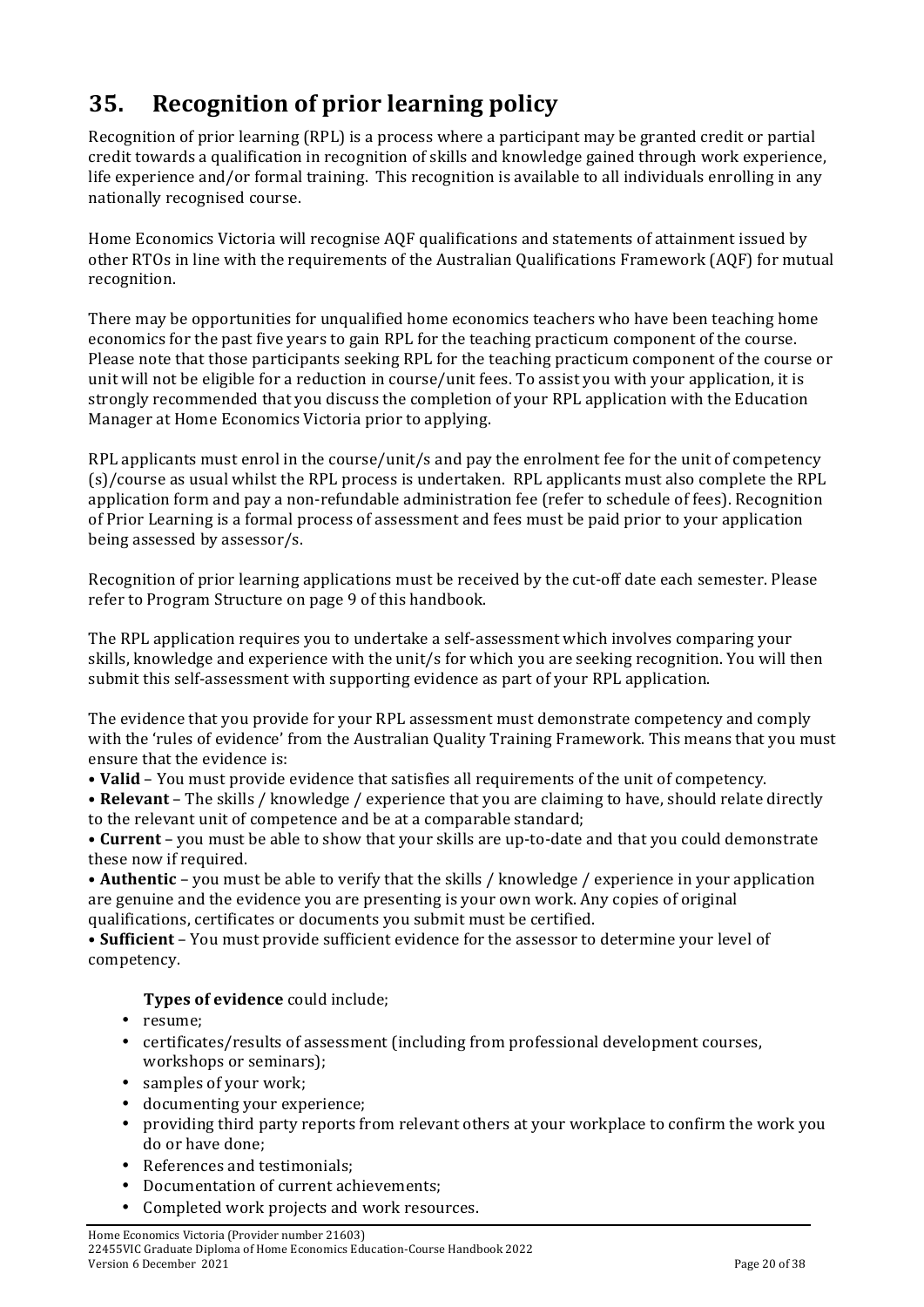• You may also need to supply contact details of one or two work referees who can confirm your skills specific to your application.

There must be a sufficient quantity of evidence to demonstrate competence.

When completing the application form it is vital that you also provide evidence of your experience. Show clearly how the evidence applies to each unit in your application. Evidence must relate to the units and the unit's criteria and you must supply enough evidence so that the assessor/s can make a valid and reliable decision. One form of evidence may address several of the unit's criteria.

Upon receipt of your application, it will be processed and sent to the course RPL assessor for assessment. You may hear from the Administration Officer or relevant Home Economics Victoria staff member with feedback asking you to provide further information/evidence should this be deemed necessary. An application may be suspended pending the provision of further evidence. The applicant is then notified of the decision. A telephone interview may be arranged if deemed necessary by the assessor. Upon providing any follow up application requirements to the assessor, you will be provided with a result of the RPL assessment in writing within 14 days (excluding school holidays), informing you if your recognition of prior learning has been granted or not granted.

If your application is successful, the unit and/or course fee relating to your enrolment will be recalculated excluding the component you have been granted RPL in. A refund will then be made where necessary. Refunds will not exceed more than 50% of the course or unit fee for which RPL is granted.

Applicants may appeal a decision. Appeals should be lodged with the Chief Executive Officer in consultation with the Education Manager (refer to Complaints and appeals policy). Appeals will be heard by an independent person or panel.

## **36. Credit'transfer policy**

'Credit transfer is a process that provides students with agreed and consistent credit outcomes for components of a qualification based on identified equivalence in content and learning outcomes between matched qualifications.'

Home Economics Victoria will recognise qualifications for which you have received certification in line with the requirements of the Australian Qualifications Framework (AQF) for credit

Credit transfer applicants must be enrolled in the course and complete the Credit Transfer application form, specifying the Units of Competency they would like to apply for Credit Transfer, with documentation (degree, final transcript of results) and pay a non-refundable administration fee (refer to schedule of fees) to the office of Home Economics Victoria so they can be sighted and verified.

Upon receipt of your application, it will be processed and sent to the course Compliant Consultant for assessment. Credit Transfer will be granted where students have previously completed qualifications recognised as being equivalent to those in a Unit of Competency for the Graduate Diploma of Home Economics Education. When Credit transfer is granted the student will be provided with a written record of the course credit, which must be accepted by the student by signing. The record will be placed on the student file. Credit transfer applications need to be completed on commencement of the Graduate Diploma of Home Economics Education..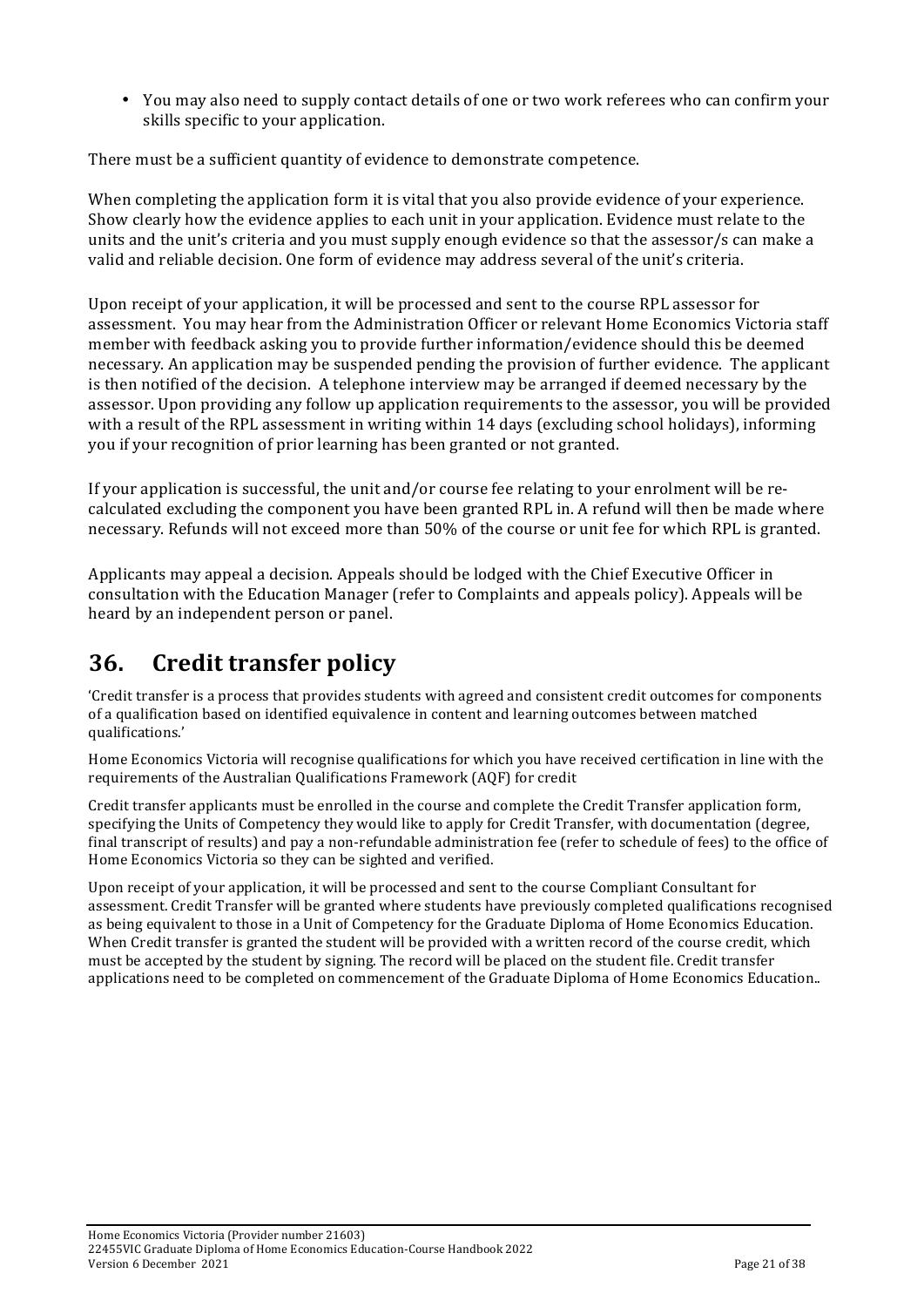## **37.** Participant feedback

As part of our ongoing review and monitoring to assist Home Economics Victoria to continue to improve the effectiveness of our training programs and RTO services, participants are requested to complete at least one evaluation form each year.

All responses are anonymous (if desired), and are used to review processes and implement change if necessary as well as continue to ensure Home Economics Victoria provides a high standard of training and assessment.

### **38. Additional)information**

All courses are subject to cancellation if minimum numbers are not reached. It is a participant's responsibility to ensure that Home Economics Victoria is advised of any change of address, telephone number, email address, or any other relevant details in writing prior to the move or change. It is also compulsory for a participant to retain a current email address and to advise Home Economics Victoria of any subsequent change as trainers use this as a communication tool.

## **39. Schedule of fees**

Requests must be made in writing and include current address and contact details to the Education Manager at Home Economics Victoria. Fees are payable at the time of application.

All fees are GST inclusive.

| Course application (non-refundable)<br>Deferral<br>Application for recognition of prior learning (RPL)<br>(Note - no RPL fee teaching practicum component only) | \$500.00<br>\$250.00<br>$$300.00$ (per unit) |
|-----------------------------------------------------------------------------------------------------------------------------------------------------------------|----------------------------------------------|
| Application for credit transfer (CT)                                                                                                                            | \$300.00 (per unit)                          |
| Re-issue of a qualification                                                                                                                                     | \$100.00                                     |
| Re-issue of Statement of Attainment                                                                                                                             | \$75.00                                      |
| Re-issue of transcript of results                                                                                                                               | \$75.00                                      |

Home Economics Victoria will provide, a formal Statement of Attainment should a participant formally withdraw prior to completing the qualification, provided the student has paid the tuition for the unit/s in full related to the units of competency to be shown on the Statement of Attainment.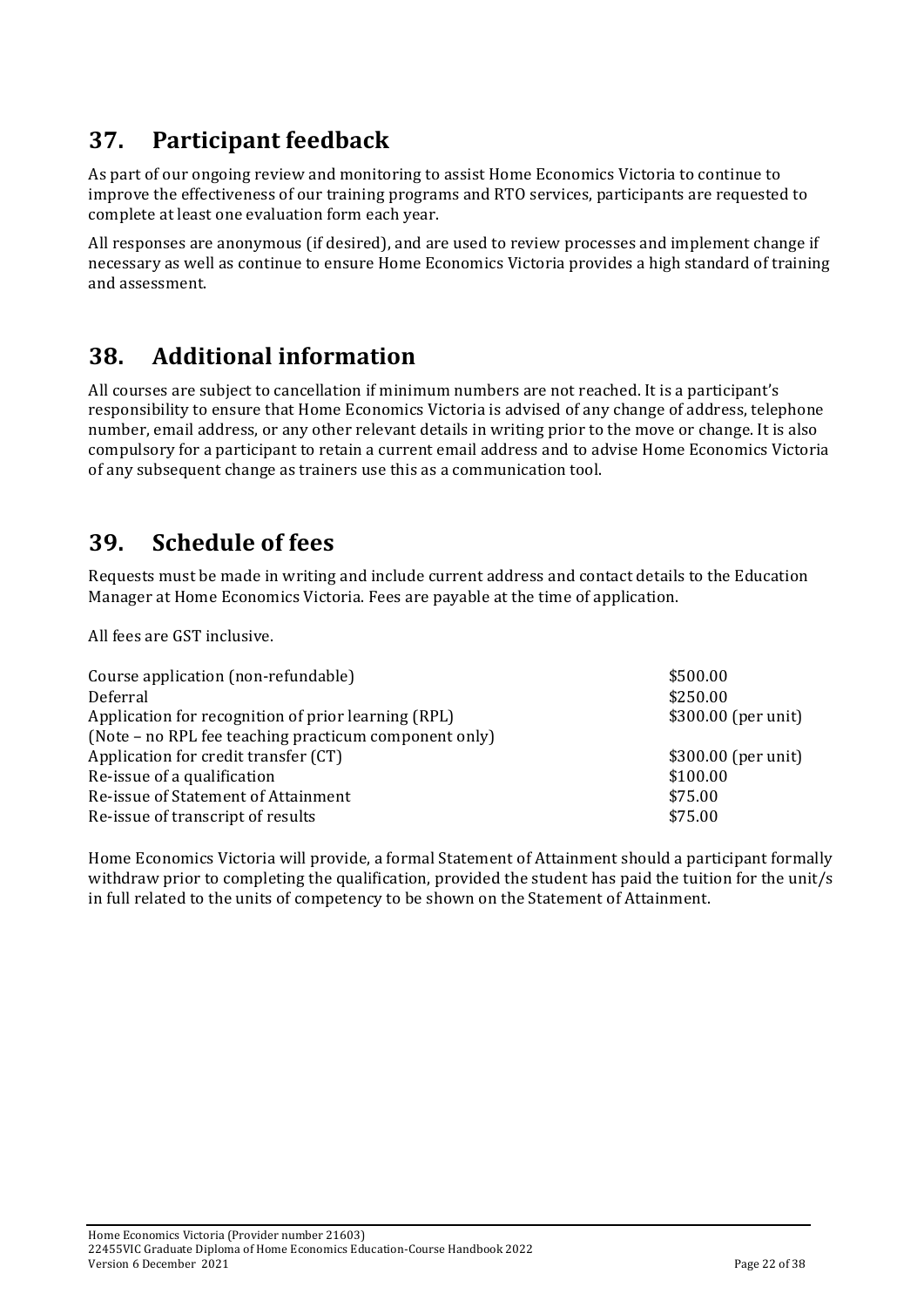# **Policies'and'procedures**

## **40. Home Economics Victoria Code of Ethics**

### **RATIONALE'**

The objective of the Home Economics Victoria Code of Ethics is to identify fundamental values and principles for members and staff.

### POLICY STATEMENT / STATEMENT OF PURPOSE

Ethics are values and principles that are used in making decisions. They help to decide whether actions are right or wrong. Ethical standards help to ensure consistent approaches and high standards. They indicate what is expected, and assist everyone in making decisions in difficult situations. Our Code of Ethics indicates to the community, the values, which our members hold.

### PROCEDURES / GUIDELINES FOR IMPLEMENTATION

Home Economics Victoria subscribes to the principles and aspirations of the:

- Universal Declaration of Human Rights (1948) and other international conventions derived from the declaration
- " Other professional organisations whose mission, values and goals are closely aligned to those of Home Economics Victoria such as the International Federation for Home Economics (IFHE) and the Home Economics Institute of Australia Inc. (HEIA)
- " Other professional organisations whose mission, goals and values are compatible to those of Home Economics Victoria and who have been declared by resolution of the board to be considered as partner organisations.

### **Values'and'principles'**

- $\blacksquare$  Act with integrity and honesty
- $\blacksquare$  Cooperate fully in issues of professional conduct
- " Act within the letter and spirit of the law and accept the standards of Home Economics Victoria
- Avoid and report corruption, fraud or maladministration
- " Foster public awareness of the importance of educating about home economics, health and technology studies and their relevance to everyday life of families
- . Support representation on peak bodies of relevance to the Association to promote home economics, health and technology studies
- . Communicate and advocate for home economics, health and technology studies
- " Co-operate and liaise with industry, media and education bodies within scope of home economics, health and technology studies
- " Uphold and/or lobby opinions and views of Home Economics Victoria in a variety of forums
- **EXECONOMICS** Victoria principles and information
- $\blacksquare$  Act with economy and efficiency
- ! Support%Home%Economics%Victoria%approved%research%into%areas%related%to%home%economics,% health and food studies.

### **Be'honest'and'fair**

- $\blacksquare$  Be honest
- $\blacksquare$  Be impartial
- $\blacksquare$  Avoid conflicts of interest.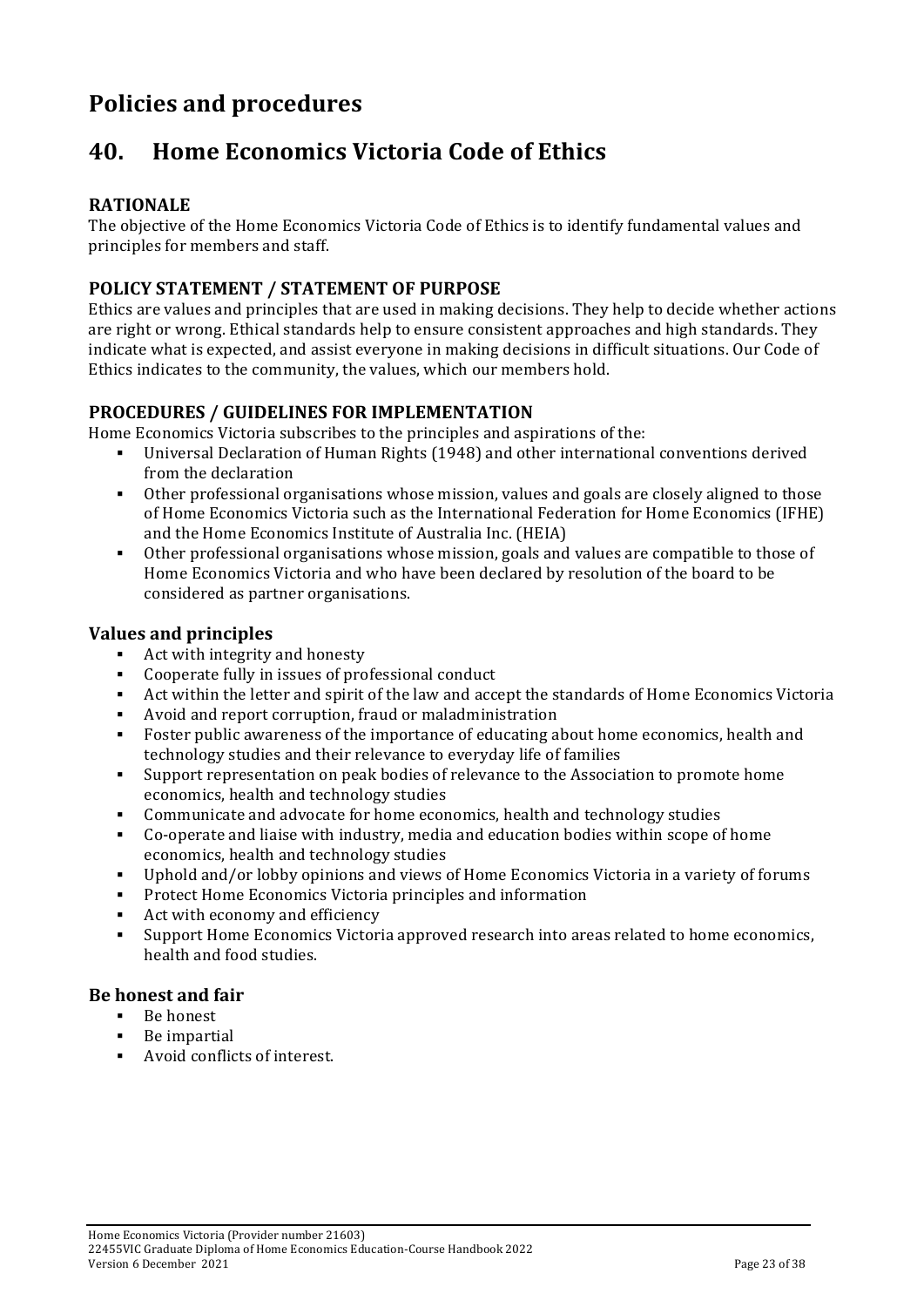### **Respect'other'people'**

- Respect individuals' values and culture
- Respect confidences and privacy
- Create and maintain supportive environments that develop cooperative working relationships encouraging each other as educators of home economics, health and food studies within the scope of continuing quality education
- Recognise the need to update knowledge and skills
- Promote an ecological, social and economic environment, which supports health and wellbeing.

## **41.** Occupational health and safety policy

This policy recognises that Home Economics Victoria is responsible for the health and safety of all staff and participants involved in training. In fulfilling this responsibility, the board and the Chief Executive Officer have a duty to provide and maintain a working and learning environment that is safe and without risks to health.

### The objectives of our policy are:

- To achieve an accident-free workplace;
- " To make health and safety an integral part of every management and supervisory position;
- " To ensure that health and safety are considered in all planning and work activities;
- " To involve staff in the decision making processes through regular communication, consultation and training (where applicable);
- " To provide a continuous program of education and learning to ensure that staff and participants work in the safest possible manner;
- " To identify and control hazards in the workplace through hazard identification and risk analysis;
- " To ensure all potential accident/incidents are controlled and prevented;
- " To provide effective injury management and rehabilitation for all staff and participants.

To meet the objectives of this policy, management is committed to regular discussions with employees to ensure that health and safety issues are regularly reviewed. Health and safety is most effective when a joint approach is used to identify and solve problems.

### **Participants:**

- " have a duty to take care for their own health and safety and of others affected by their actions
- must comply with safety procedures and directions
- " must not wilfully interfere with or misuse items or facilities provided in the interest of health and safety
- must inform the trainer/assessor of dangers and accidents occurring at the workplace.

This policy will be regularly reviewed in the light of changes to the workplace and changes in legislation.

Management seeks cooperation from all participants in realising our health and safety objectives and creating a safe learning environment.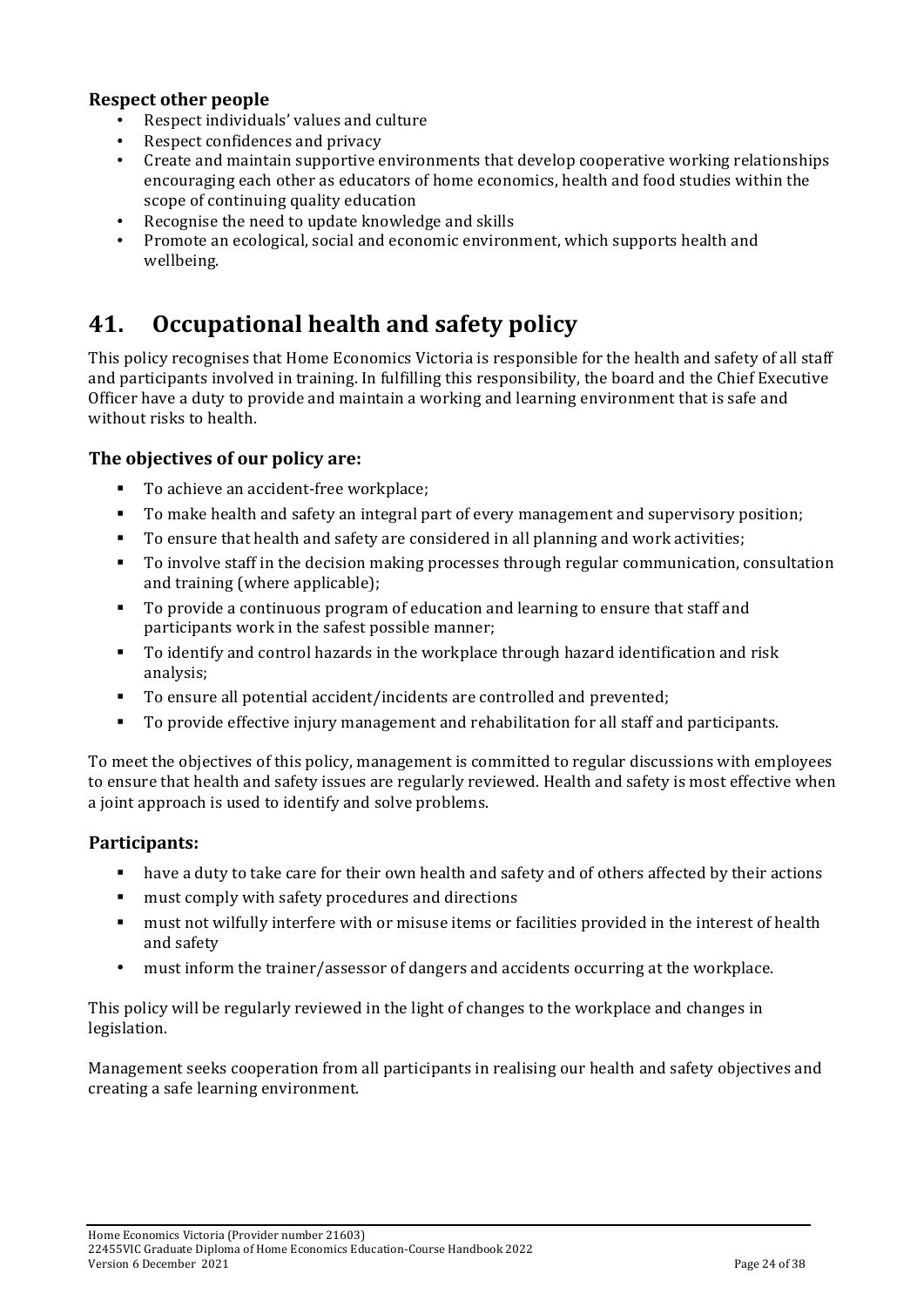### **Training'Safety'Measures**

Home Economics Victoria is committed to providing a safe work environment for all participants undertaking courses.

To this end:

- All onsite training days will be conducted between 8.30am and 4.00pm. Home Economics Victoria will provide three break times during training days.
- Home Economics Victoria recommends that participants should take measures to ensure that they do not spend more than four hours of study in any one session without a break from their study stations and computers.
- Home Economics Victoria recommends that a reasonable break time should be between 30 mins and 45 mins.
- Home Economics Victoria recommends that participants advise their trainer or the Education Manager if they require further assistance in terms of their safety while undertaking their course of study.
- Onsite training days are held close to public transport. Public Transport location maps will be provided through the Home Economics Victoria Training website (Moodle).
- Ample on-site and on street parking is also available. Onsite training facilities provide disabled access.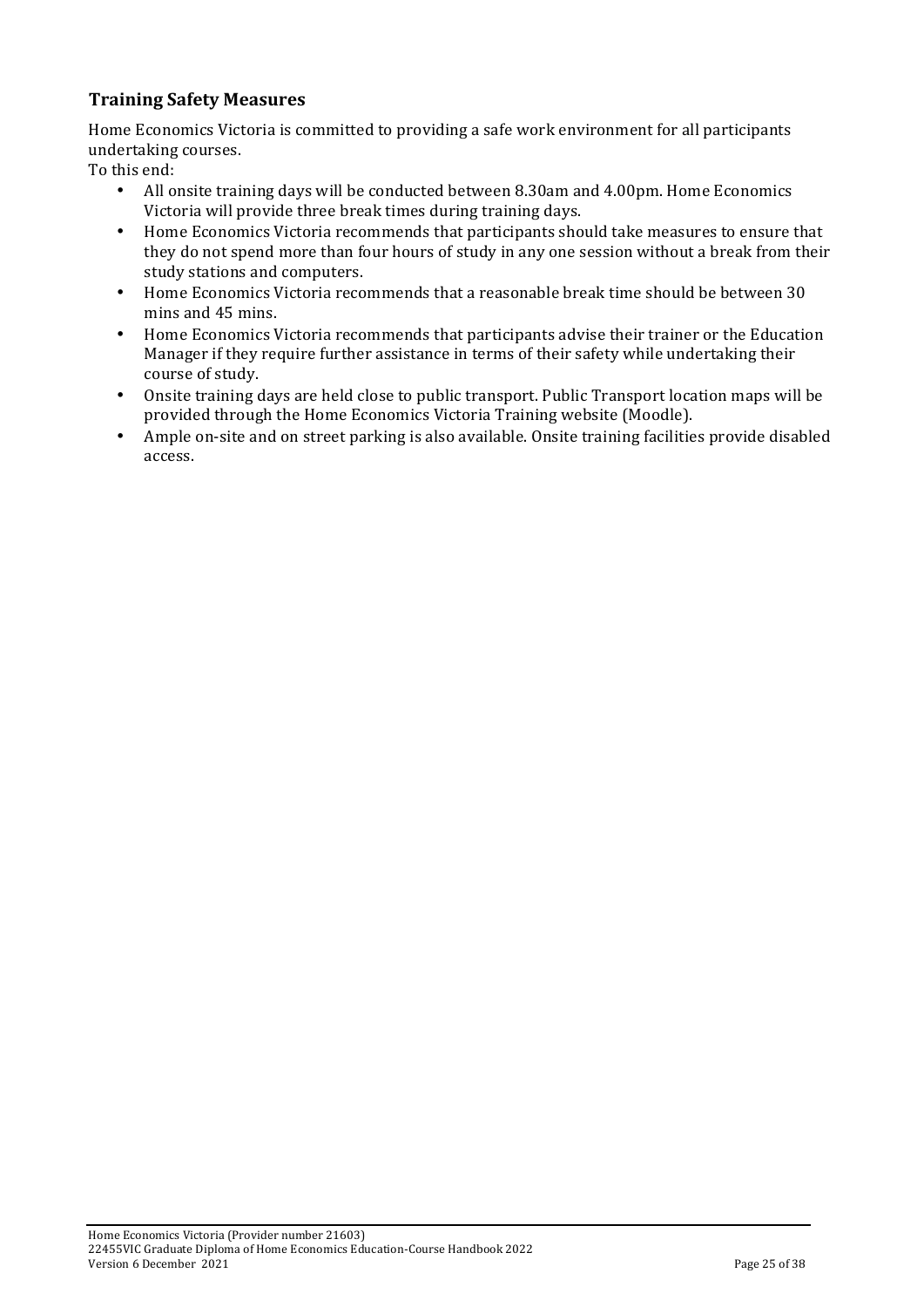# **42. Privacy(policy**

### **PURPOSE**

Home Economics Victoria is committed to protecting the privacy of all individuals by ensuring that the security of information is maintained within the organisation.

Home Economics Victoria is required to collect, use, store and disclose a range of personal information on students, employees and a range of other stakeholders. Home Economics Victoria is committed to maintaining the privacy and confidentiality of all student and personnel records. Home Economics Victoria complies with the Privacy Act 1988 (C'Wlth), including the 13 Australian Privacy Principles (APP) as outlined in the Privacy Amendment (Enhancing Privacy Protection) Act 2012 (C'Wlth).

### **SCOPE**

This policy applies to all staff, contractors, members, non-members and RTO course participants of Home Economics Victoria.

### **RESPONSIBLE'PARTIES**

The Chief Executive Officer is responsible for the control and issuance of this policy.

### **POLICY'**

#### **1. Open'and'transparent'management'of'personal'information**

- a. Home Economics Victoria will publish this policy on its website
- b. The policy will be included in the RTOs course handbook and made available on request.

#### **2. Anonymity'and'pseudonymity**

- a. Individuals have the option to not identify themselves when dealing with Home Economics Victoria, for example when requesting information on a course, website enquiries or anonymous complaints/feedback.
- **3.** Individuals who wish to undertake nationally recognised training with the RTO will be required to disclose information of a personal nature as outlined in this policy. **Collection of solicited'personal'information'**
	- a. Home Economics Victoria will collect information you provide on enrolment into a nationally accredited course, professional learning activity or on commencement of employment with Home Economics Victoria. Information you provide on purchases, websites, enrolment forms, course materials and assessments may also be collected from you.
	- b. Home Economics Victoria may sometimes collect information, with your consent, from your employer, a job services provider or other organisations for the purposes of nationally recognised training and assessment.
	- c. Information collected of a personal and sometimes sensitive nature is required for the provision of nationally recognised training and assessment compliance guidelines Information collected may include: Full name, date of birth, residential address, contact details, demographic information, ability/disability, employment details, educational background, indigenous background, concession status language, literacy and numeracy skills and educational/course progress. Information may also be collected on your next of kin or parent/guardian.

### **4. Dealing'with'unsolicited'personal'information**

a. Home Economics Victoria only collects, uses and stores information which is directly related to the provision of training and assessment (for students), information directly related to the employment or engagement of contractors (for employees and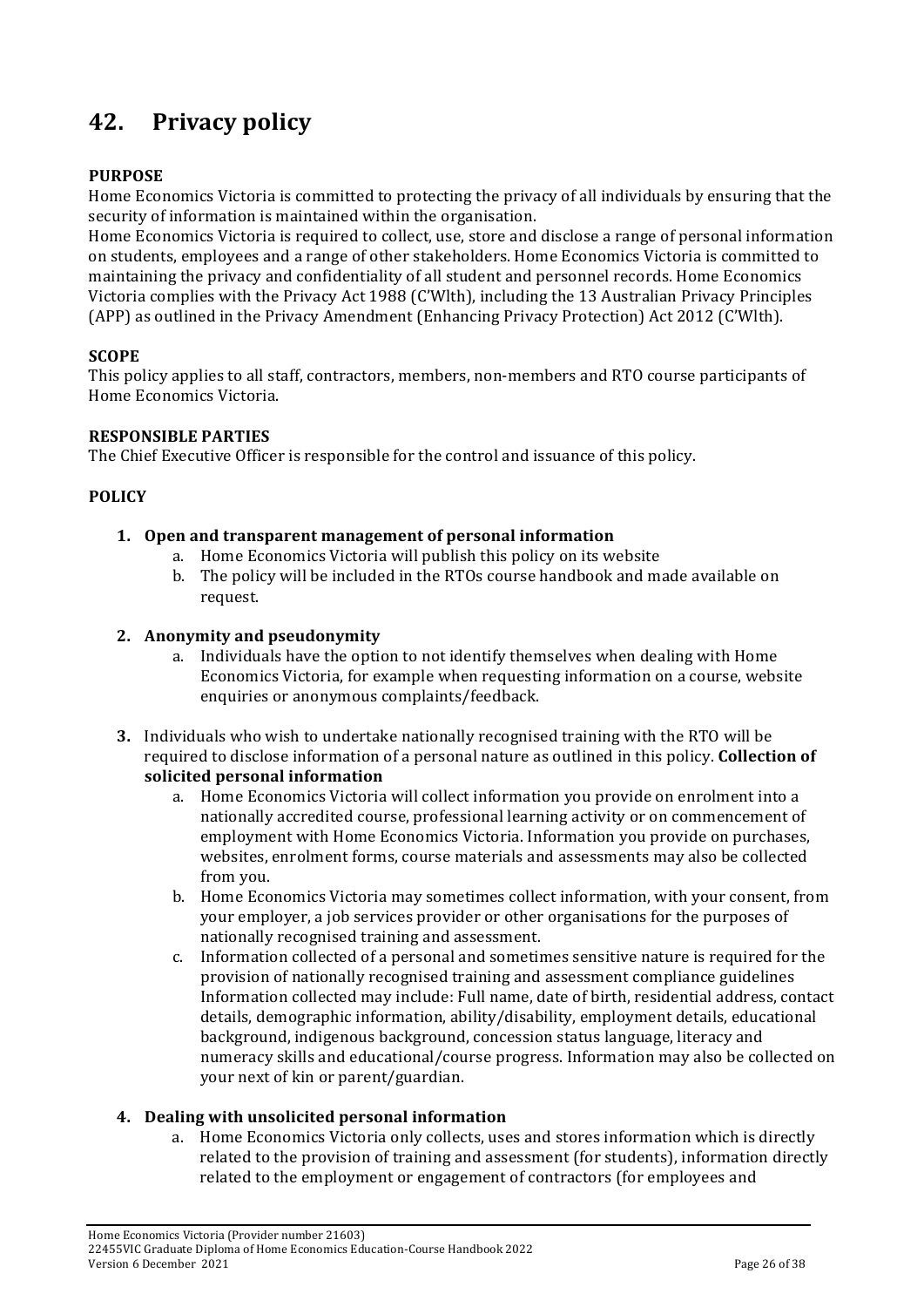contractors) and information directly related to the provision of products and services (for members and non-members)

b. Information, which is received that is, not related to nationally recognised training and assessment or employment with Home Economics Victoria is destroyed in a safe and secure manner.

### **Notification'of'the'collection'of'personal'information**

c. Individuals are notified when information is collected or sourced from third parties. Such notifications are expressed in enrolment forms, assessment tools and other written documents or implied in such circumstances such as workplace assessments.

### **5. Use'or'disclosure'of'personal'information**

- a. Home Economics Victoria is required to disclose information to a number of organisations for the provision of nationally recognised training and assessment such as:
	- i. Registering bodies VRQA (Victoria)
	- ii. Government funding bodies in each state and territory and/or Commonwealth Government
	- iii. Employers and Job Services Providers,
	- iv. External auditors and our consultants,
	- v. The Australian Taxation Office,
	- vi. Other entities required by law and in accordance with the Privacy Act 1988.
- b. Home Economics Victoria will not disclose any personal or sensitive information to a third party except for the direct provision of training and assessment or in emergency and life threatening situations.

### **6. Direct'marketing'**

- a. Your personal information will never be sold to any marketing company or third party,
- b. Home Economics Victoria may use your personal information to market directly to you only for the provision of further services.
- c. Home Economics Victoria will only use your information if you have provided consent to use your information for this purpose and you have opted-in to this type of communication,

### **7.** Cross-border disclosure of personal information

- a. Home Economics Victoria will not disclose your personal information to any entity outside of Australia unless you have provided your express written consent,
- b. All records will be kept in Australia.

### **8. Adoption,'use'or'disclosure'of'government'related'identifiers**

- a. Home Economics Victoria is required to collect, in some circumstances, government related identifiers. These identifiers will not be used for any reason or purpose except for the explicit reason it is required (e.g. Concession numbers, Tax File Numbers, Drivers Licence Number, etc.) and will not use these numbers as an identifier of individuals.
- b. Home Economics Victoria will only disclose government related identifiers where required by law or express consent has been given to disclose this information,

### **9. Quality of personal information**

- a. Home Economics Victoria collects information and ensures it is accurate, up to date and complete.
- b. Home Economics Victoria will take all reasonable steps to ensure that the information provided from individuals is correct and any third party information received can be verified for accuracy, currency and completeness.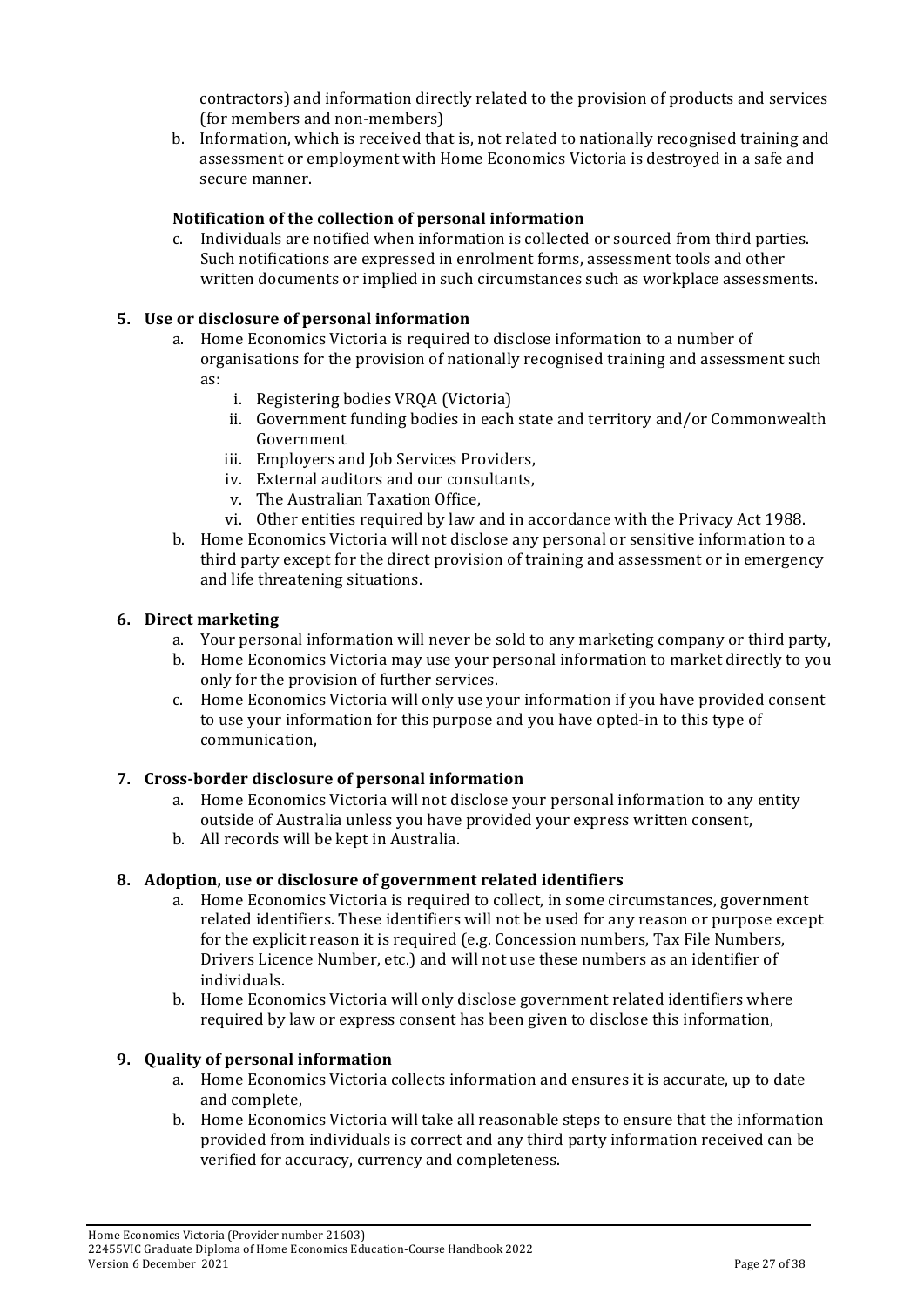### **10. Security'of'personal'information**

- a. All personal and sensitive information is kept safe and secure at all times, only people who are authorised may access this information,
- b. Personal and Sensitive information is protected from unauthorised access, interference, misuse, loss, modification or disclosure.
- c. Destruction of personal and sensitive information is carried out by commercial document destruction companies or secure shredding or secure electronic deletion.

#### **11. Access'to'personal'information**

- a. Individuals may request copies of information, which is kept about them at any time free of charge. A fee for printing and postage in some circumstances may be charged.
- b. All requests for access to personal information must be in writing and the individual must be able to identify themselves and verify their identity prior to any information being disclosed,
- c. All requests must be made to: Chief Executive Officer 605/198 Harbour Esplanade DOCKLANDS VIC 3008 ceo@hev.com.au%

#### **12. Correction'of'personal'information**

**a.** Individuals who feel that the information Home Economics Victoria uses and stores is inaccurate or incomplete may request to have the information updated and corrected. Such corrections must be in writing.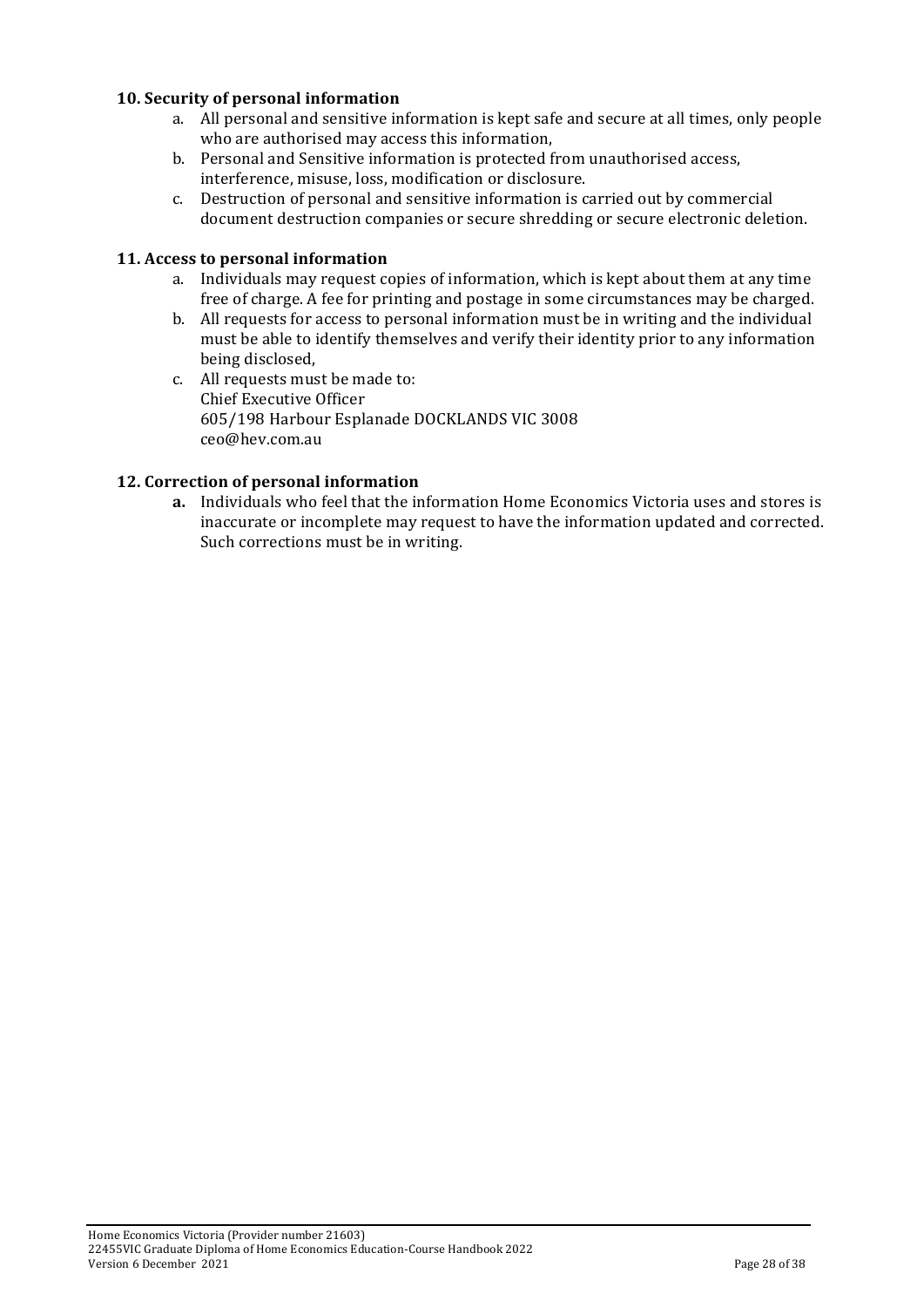## **43. Refund'policy**

Home Economics Victoria maintains and promotes a fair and just refund policy:

- Cancellation of enrolment must be made in writing to the Education Manager at Home Economics Victoria:
- . Application for a refund must be made in writing;
- Course application fee is non-refundable for course cancellations;
- If a refund is requested within 7 days following the course commencement date, 50 per cent of the unit fee will be refunded, less the administration fee:
- . Once the course commencement date is exceeded by  $\frac{7}{3}$  days no refund is available to participants who leave before finalising the course. Exceptional circumstances e.g. financial hardship, immediate family bereavement and/or serious illness will be considered on an individual basis at the discretion of Home Economics Victoria;
- " Home Economics Victoria will provide a full refund if:
	- the course is cancelled;
	- the course is rescheduled to a time unsuitable to the participant. Participants are entitled to transfer to the re-scheduled course should this be suitable;
	- the participant was not given a place in the course due to the maximum number of places being reached.
- " Home Economics Victoria undertakes to refund the participant for any up-front payments already paid if the course ceases to be offered or the RTO ceases to operate without fulfilling its obligations to enrolled participants.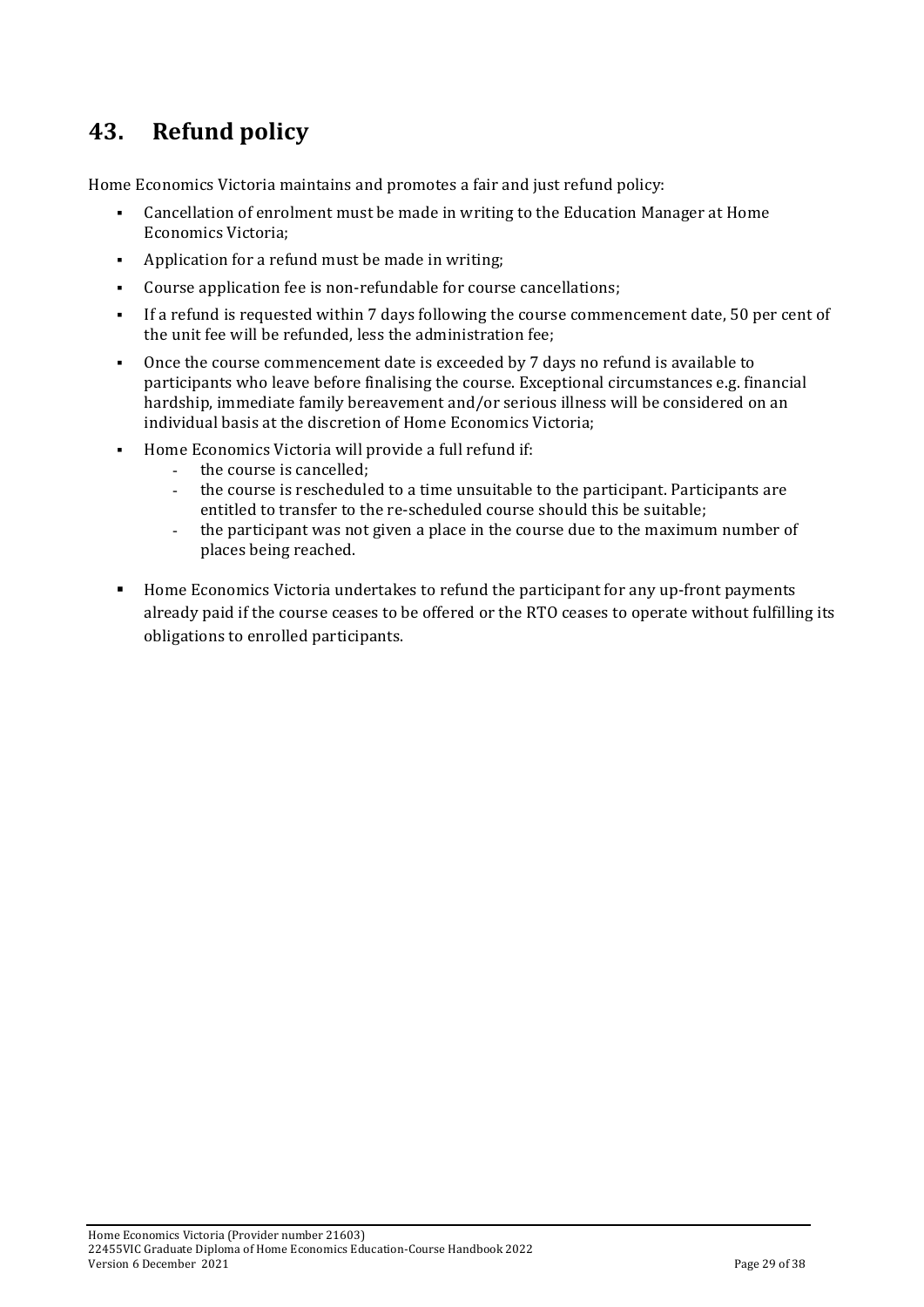## **44. Course'deferment'policy**

Deferral is the postponement of study. In the event of unforeseen personal circumstances, an application for deferment must be made in writing to Home Economics Victoria for consideration.

For participants seeking deferral from a course or unit of study it is strongly recommended that you contact the Education Manager to discuss. A course deferral form is available.

- A participant may defer for a part of one semester or one semester;
- $\blacksquare$  The maximum period for deferral is two semesters or parts of two semesters;
- Study must recommence at the following semester intake;
- $\blacksquare$  An application may be made to defer from the course in its entirety, or units of study;
- If An application to defer from the course must be made prior to the commencement date for the next semester of study,
- $\blacksquare$  Approval of deferment is at the discretion of Home Economics Victoria;
- $\blacksquare$  Deferral will take effect from the date it is approved by Home Economics Victoria;
- $\blacksquare$  Course fees are non-refundable, withdrawal or deferment does not warrant a refund.
- Exceptional circumstances e.g. financial hardship, immediate family bereavement and/or serious illness will be considered on an individual basis at the discretion of Home Economics Victoria;
- " Home Economics Victoria will apply the course fees as payment for the recommencement of studies for up to twelve months from the original commencement of study;
- $\blacksquare$  Any increase in course fees during the deferment period (including tuition and administration) may be applicable upon recommencement of the course;
- $\blacksquare$  Deferral beyond the maximum period of two semesters or parts of two semesters will not be approved;
- $\blacksquare$  Deferral to a particular unit will only be possible if that unit is offered after the period of deferment;
- $\blacksquare$  If a participant does not resume the course or unit of study after the deferral period, a refund will not be applicable and all monies paid will become the absolute property of Home Economics Victoria.

Refer to schedule of fees for deferral application fee.

An application to extend the initial deferral period of a part of one semester or one semester to the maximum deferral period of two semesters or parts of two semesters must be submitted in writing using a new *Request for deferral* form, no later than 28 days prior to the conclusion of the initial deferment period and the associated deferral fee paid.

If a deferral application is not received participants will be withdrawn from the course, and will be required to pay the course application fee on re-enrolment.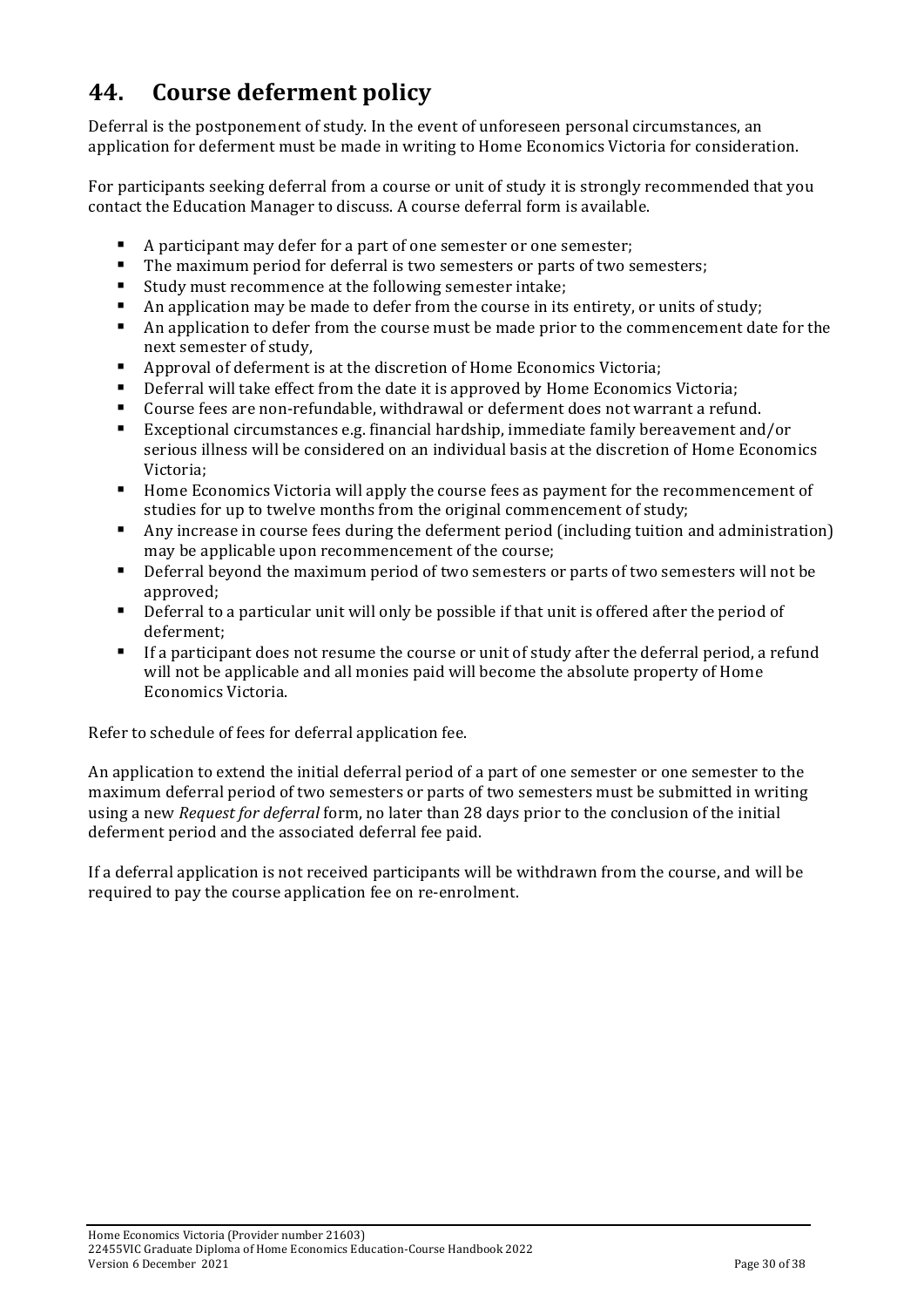# **45.** Access and equity policy

Home Economics Victoria is committed to the provision of education services for people of all cultures, age, gender and interests. To meet this commitment Home Economics Victoria has included access and equity principles within its Code of Ethics. This sets out for all members and stakeholders the organisation's intentions to:

- $\blacksquare$  support diversity and inclusive work and learning practices;
- $\blacksquare$  promote respect amongst all people in the workplace;
- $\blacksquare$  encourage fair and equitable treatment of people in the workplace;
- $\blacksquare$  allow redress against unfair and unreasonable treatment.

Home Economics Victoria will comply and promote its responsibilities with all relevant laws and regulations on matters of:

- occupational health and safety;
- $\blacksquare$  equal opportunity;
- $\blacksquare$  discrimination and harassment;
- **E** sexual harassment;
- $\blacksquare$  bullying and occupational violence;
- $\blacksquare$  complaints and appeals;
- $\blacksquare$  disability;
- code of ethics;
- $\blacksquare$  privacy of members.

Home Economics Victoria will provide additional support and welfare services or refer participants to external agencies where personal difficulties are impacting on their training progress.

Home Economics Victoria will develop and implement learning programs, assessment tools and delivery strategies to assist with the identification of participant needs and provide programs of learning that are relevant to diverse groups of participants.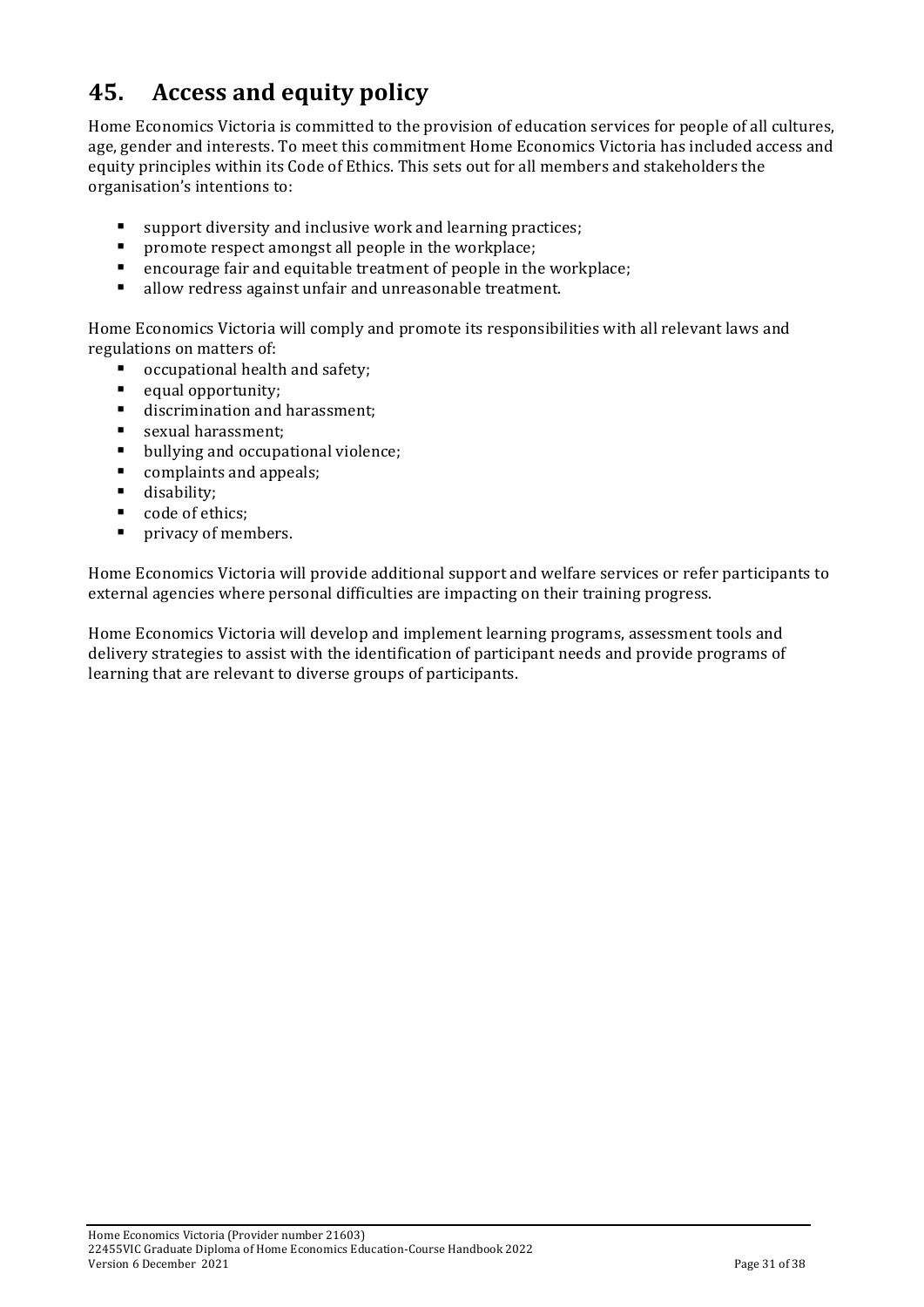# **46.** Equal opportunity policy

Individuals associated with Home Economics Victoria can expect to be treated with respect without regard to gender, disability, religion, race, age, marital or family status or sexual preference or other attributes as determined by law.

Home Economics Victoria will provide a suitable learning environment which:

- is free from harassment and discrimination;
- $\blacksquare$  is stimulating and challenging:
- " will operate fair and efficient complaints, disciplinary and appeals procedures;
- " will provide the opportunity for participants to give feedback on their training program;
- $\blacksquare$  is physically accessible to all participants.

Home Economics Victoria embraces its obligations to provide equal opportunities for its members, staff, participants and the community.

## **47. Harassment policy**

Harassment is unlawful behaviour and this policy applies to all people in the Home Economics Victoria community including employees, casual staff, contractors, participants, board members, directors, participants and other persons acting as agents or contractors of Home Economics Victoria.

Home Economics Victoria regards any type of harassment as an unacceptable form of behaviour that will not be tolerated under any circumstances. Should there be a complaint of harassment, formal procedures as detailed under 'procedures' must be followed to achieve a satisfactory resolution.

Harassment can be physical, verbal or visual and may include statements or transmissions by phone, fax, videoconference, Internet and email, and will vary in the degree and extent to which it causes affront and distress. Even if the behaviour is not intended to be offensive, it may still be unlawful.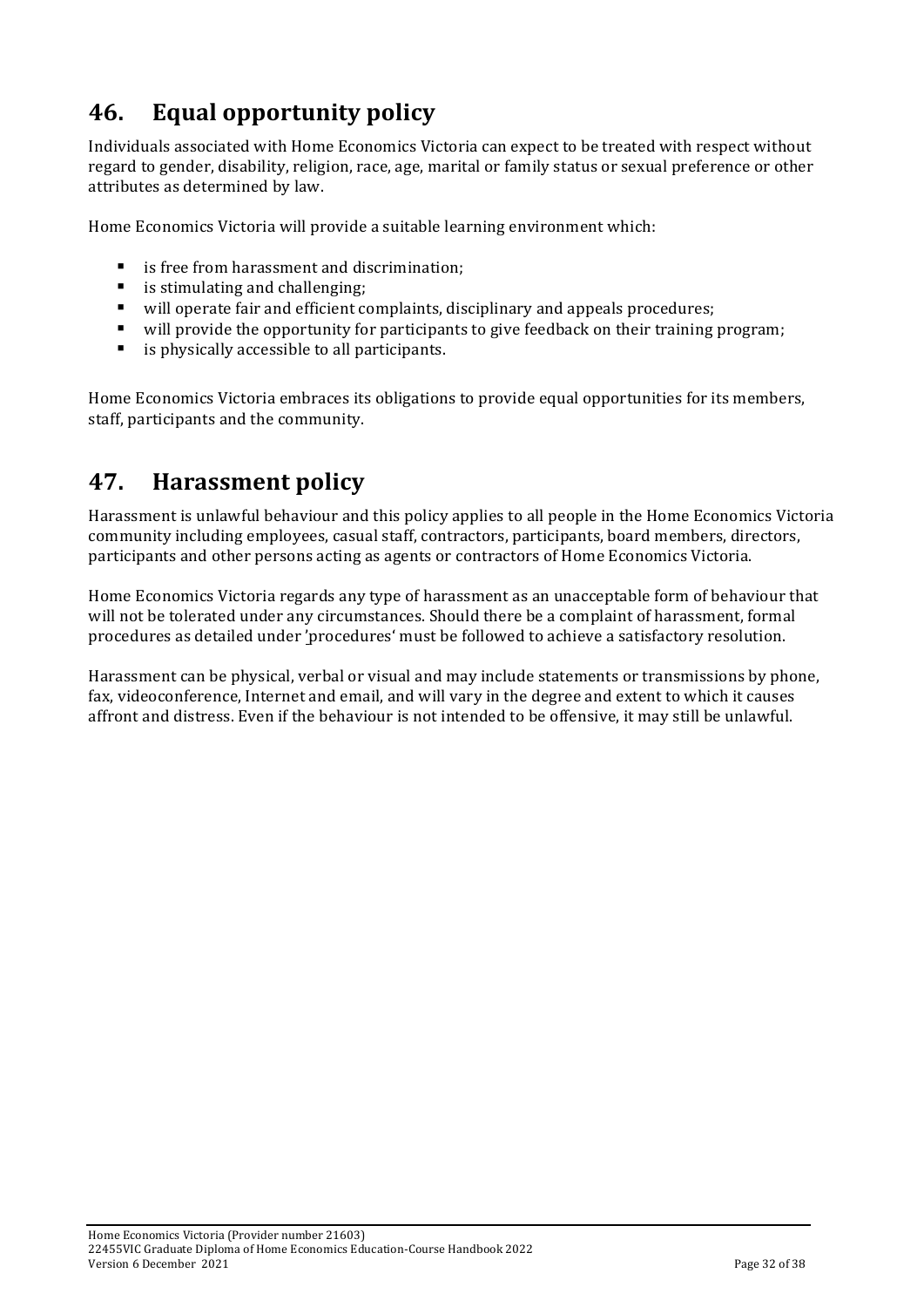# **48.** Occupational violence policy

Home Economics Victoria is committed to providing a positive working and learning environment free from intimidation, ridicule and bullying. Home Economics Victoria believes that all staff and participants should be able to work and learn in an environment free of threatening behaviours. Any reports of bullying and or intimidating/violent behaviour will be treated seriously and investigated promptly, confidentially and impartially. Home Economics Victoria encourages all staff and participants to report bullying and or violence.

Workplace bullying, occupational violence and unreasonable behaviour directed towards an employee, a participant or a group of participants creates a risk to health and safety. Home Economics Victoria does not condone unreasonable behaviour and will act to address any issues as soon as they are identified. Disciplinary action will be taken against anyone found to have bullied or threatened any workplace person including staff and participants. Discipline may involve a warning, reprimand, counselling, demotion or dismissal, depending on the circumstances. Where bullying involves physical violence or the threat of physical violence the matter will be referred to the police.

### **Definitions**

'Unreasonable behaviour' means behaviour that a reasonable person, having regard to all the circumstances, would expect to victimise, humiliate, undermine or threaten.

'Behaviour' includes actions of individuals or a group, and may involve using a system of work and or learning environment as a means of victimising, humiliating, undermining or threatening.

'Risk to health and safety' includes risk to the mental or physical health of the person.

The following types of behaviour, where repeated or occurring as part of a pattern of behaviour, could be considered bullying: verbal abuse, excluding or isolating people, psychological harassment, intimidation, assigning meaningless tasks unrelated to the job, giving impossible assignments/tasks, deliberately changed work rosters to inconvenience particular employees, deliberately withholding information vital for effective work performance.

This list is not exhaustive. Other types of behaviour may also constitute bullying.

A participant who experiences harassment, bullying or any other threatening behaviour should inform their trainer/immediate supervisor and together attempt to resolve the problem. If this does not work, or the trainer/immediate supervisor is part of the problem, approach the Chief Executive Officer or the nominated complaints/appeals officer.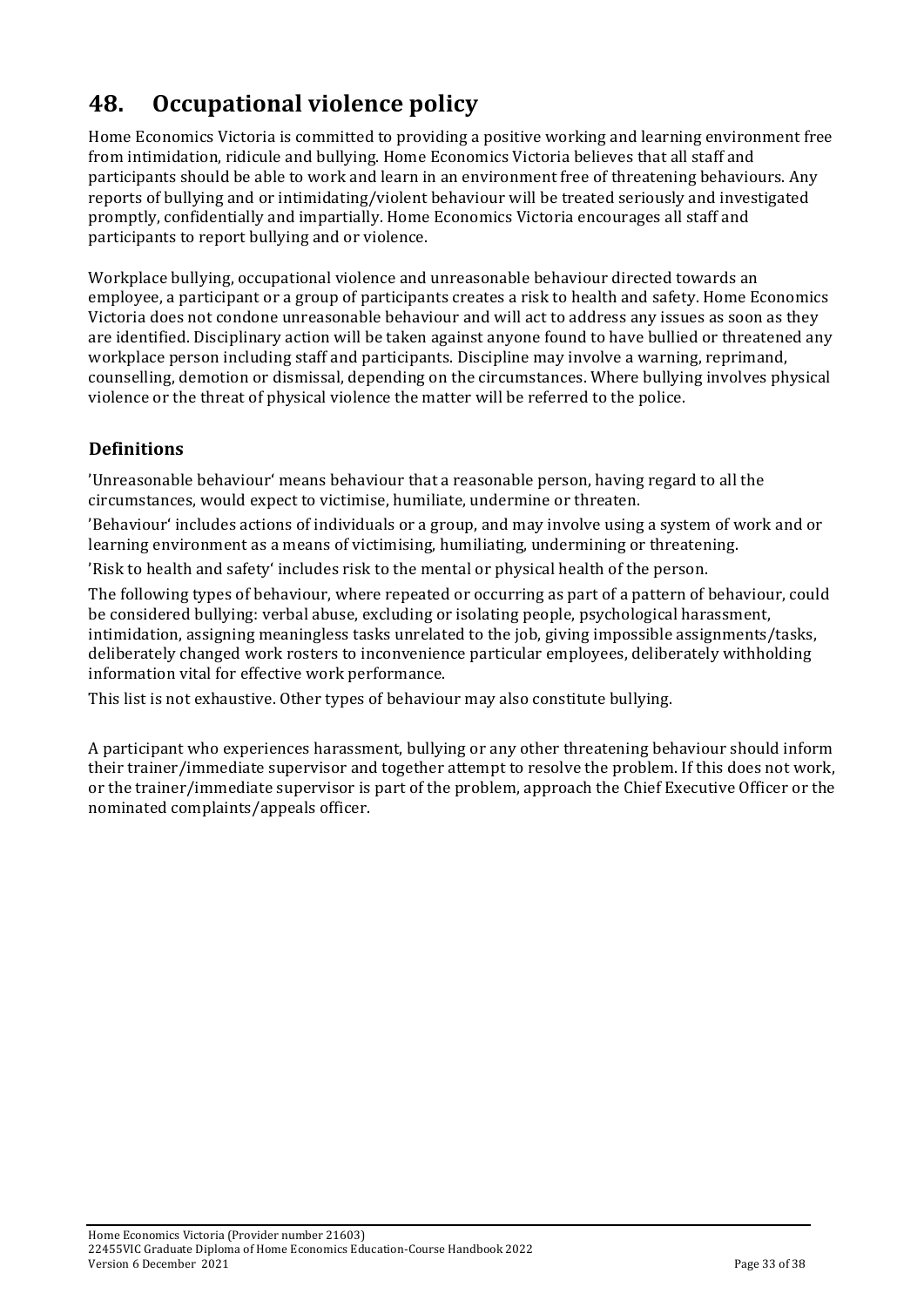# **49. Complaints+and+appeals+policy**

### **Introduction**

Home Economics Victoria acknowledges that staff, members and course participants have a right to raise concerns and have them addressed promptly and appropriately. Complaints are handled objectively and with sensitivity.

The most desirable outcome in cases of complaints is:

- " the determination about whether there has been any unsatisfactory/inappropriate practice or action, as early as possible and in the fairest and most objective manner possible;
- " the implementation of any necessary changes designed to bring about better educational, or administrative outcomes, as appropriate;
- $\blacksquare$  the achievement of reconciliation between the parties;
- $\blacksquare$  the establishment of a renewed confidence in the relationship.

This procedure identifies the means of handling, in a fair, equitable and effective manner, the actions that are to be taken when any staff member receives a complaint, either internally or externally to Home Economics Victoria. The procedure applies to all staff, members and course participants of Home Economics Victoria in reference to any communication with the following exceptions:

- 1. Health and safety matters shall be dealt with in accordance with the Occupational Health and Safety policy and procedures of Home Economics Victoria;
- 2. Discrimination, bullying and any issue relating to equal opportunity and managing diverse issues such as sexual harassment shall be dealt with in accordance with the Equal Opportunity Policy and Access and Equity Policy of Home Economics Victoria;
- 3. Situations relating to matters of staff misconduct shall be dealt with in accordance with the Policy and Procedure for Staff Warning and Discipline and Code of Ethics of Home Economics Victoria;
- 4. Matters relating to course participant misconduct shall be dealt with in accordance with course policies and procedures in the Course Handbook and Code of Ethics of Home Economics Victoria.

### **1. Policy**

Complaints and appeals will be managed and settled, in a fair, equitable and effective manner using the procedures listed below.

1.1 Home Economics Victoria will ensure that:

- Each complaint or appeal and its outcome is recorded in writing;
- Each appeal is heard by an independent person or panel; and
- Each appellant:
	- a) has an opportunity to formally present his or her case; and
	- b) is given a written statement of the appeal outcomes, including reasons for the decision. It acts upon the subject of any complaint found to be substantiated.

It is the policy of Home Economics Victoria that receipt of complaints, whether received from within or externally, will be handled promptly and effectively and the complainant will receive a response within a reasonable timeline. Policy principles are listed below:

1.2 All staff, members and course participants are entitled to fair and consistent treatment, and prompt consideration and resolution of complaints:

1.3 No complainant shall be discriminated against for lodging a complaint;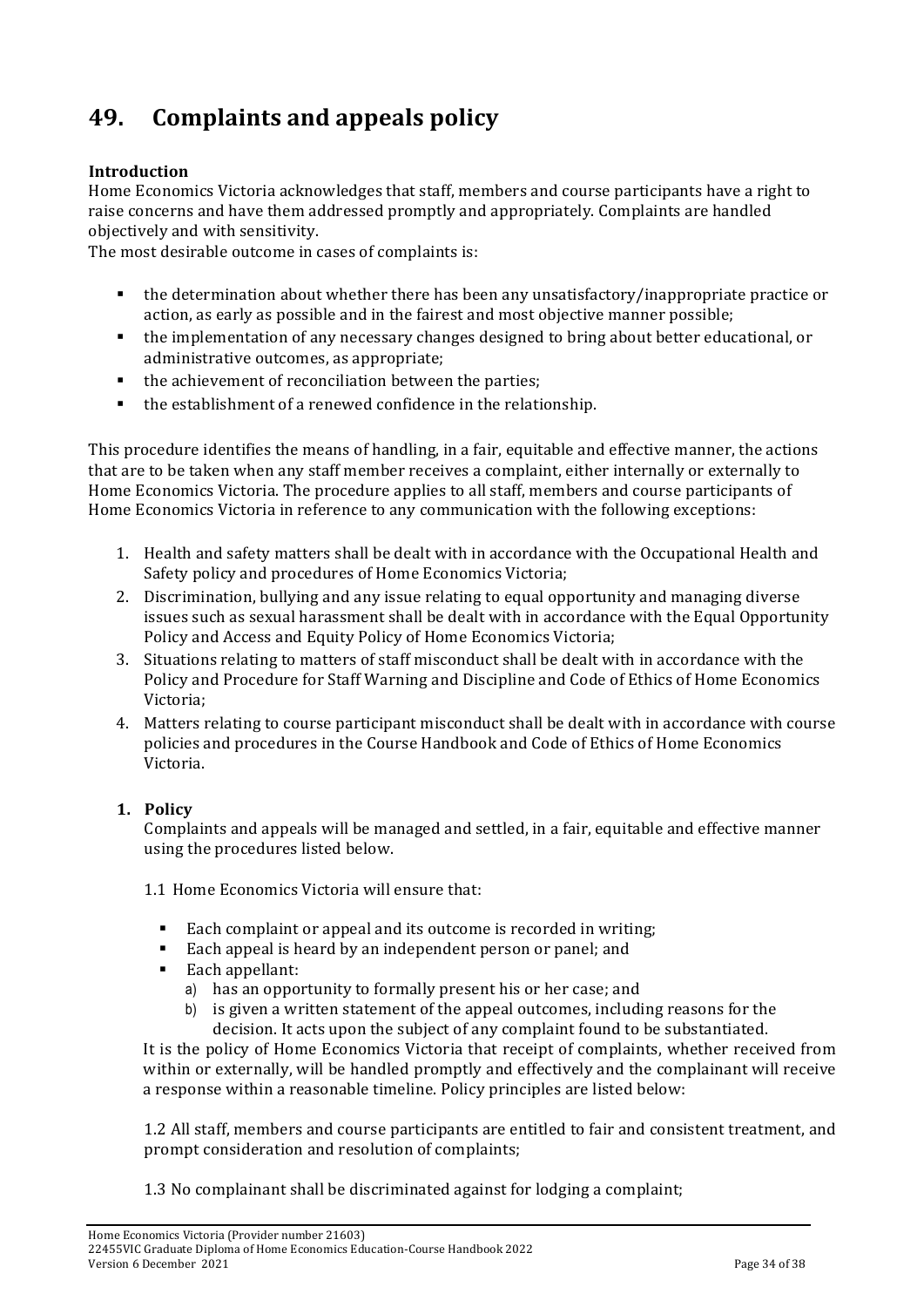1.4 All complaint processes shall be enacted to ensure that confidentiality is maintained at all times;

1.5 All complaint processes shall be resolved as close to their source as practicable with the emphasis on conciliation;

1.6 The complainant has the right to withdraw the complaint at any time;

1.7 A staff member who is the complainant may request the assistance of another person nominated by them, or another staff member, at any time during the complaints process;

1.8 A course participant may request the assistance of a support person as nominated by them at any time during the complaints process. This could be a Home Economics Victoria staff member or other participant of the course;

1.9 Consistent with 1.7 and 1.8 above, any such assistance/representation will exclude the legal profession and family members;

1.10 All parties are treated equally and fairly, and in accordance with the principles of natural justice;

1.11 Written records of the outcomes, agreements and actions are to be kept at all stages of the complaints process;

1.12 During the complaints process, the Chief Executive Officer has a duty of care to identify and assess any foreseeable risks to the individuals involved and/or Home Economics Victoria and to take the necessary steps to communicate or to mitigate the risk(s).

#### **2.' Procedure**

**Note:** It is essential that accurate records be maintained throughout each stage of the process.

- 2.1 Complaints may be received internally from staff or course participants or externally from stakeholders or members of the public by a variety of means, verbally, in writing or by mail. The staff member receiving the complaint will:
	- a) respond directly to the complainant, within five  $(5)$  working days, indicating that the issue will be investigated;
	- b) forward the communication to the relevant staff member to investigate the issue, prepare response and organise a meeting to discuss the complaint;
	- c) The relevant parties and complainant must meet and discuss the matter, and, if possible, resolve the dispute within 20 working days after the complaint has been received. If the complaint has been made directly to the Chief Executive Officer or their representative, the Chief Executive Officer must exercise judgement and determine whether to attempt an informal resolution or immediately commence the formal resolution procedure.
	- d) Following the meeting, the relevant staff member will provide a written response to the complainant detailing any actions that have been, or will be taken to resolve the issue.
	- e) In the event that it is determined that there are no grounds for the complaint, the complainant will be advised in writing why no further action is to be taken. If the complainant is not satisfied with this decision, he/she may request an independent review as detailed below. This request must be in writing and must include: details of the complaint, actions that have been taken to attempt to resolve the matter, reasons why the complainant is not satisfied with the determination.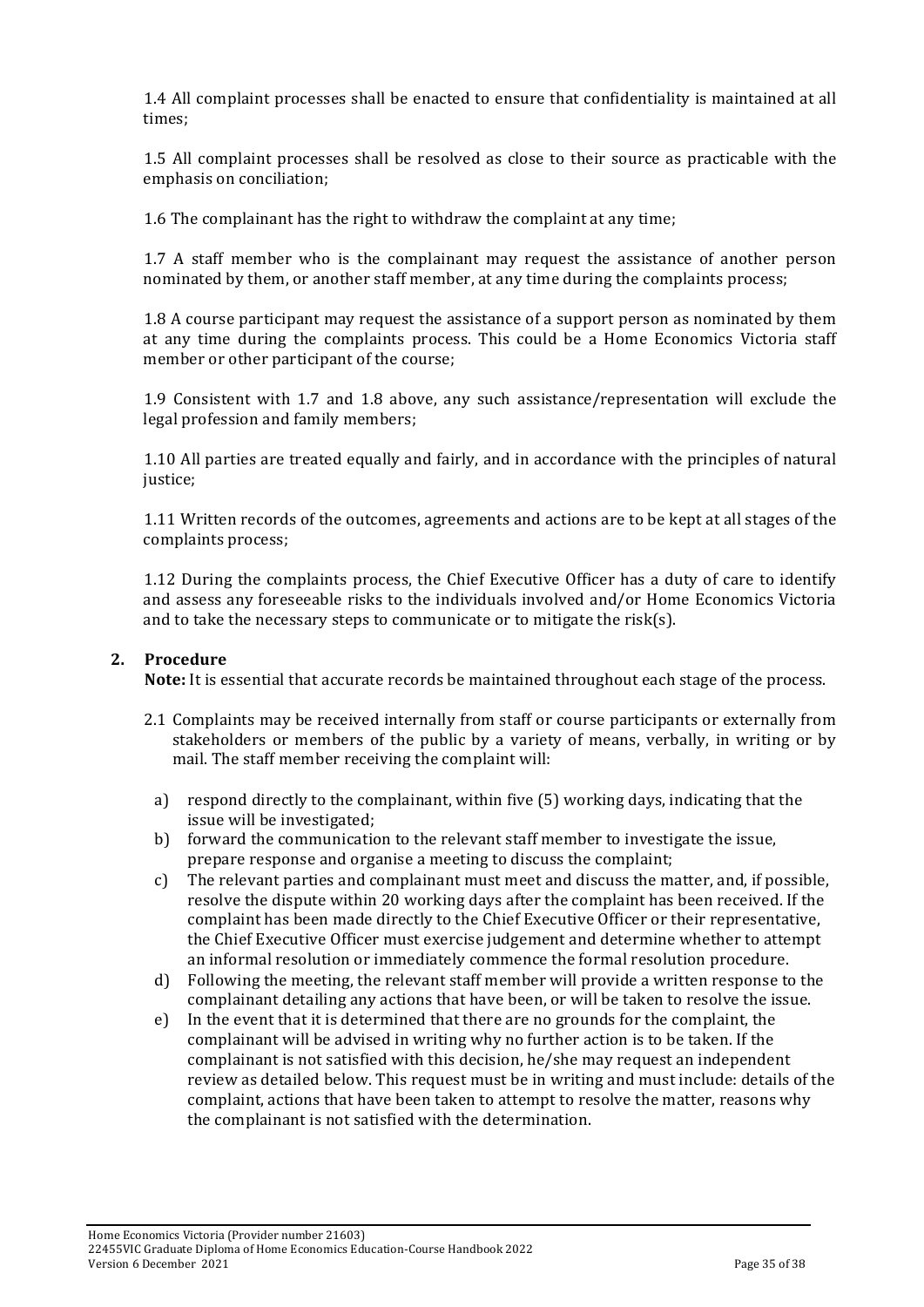2.2 If the complaint has been resolved at this stage all records are to be retained, including details of the actions taken to resolve the issue completed using the Complaints and Appeal Record of Correspondence, and filed/archived according to Home Economics Victoria's Administration and Records Management Policy and Procedure.

2.3 In the event of a complaint being made, possible improvement/s or actions should be identified and the relevant staff notified of these.

2.4 Home Economics Victoria will promptly rectify the subject of any complaint that is found to be substantiated.

#### **3.' Formal'procedures**

#### **Independent review**

3.1 Where the complainant wishes to proceed with a formal complaint when the issue has not been resolved, he/she will address the complaint in writing requesting an independent review. The request in writing must also include: details of the complaint, actions that have been taken to attempt to resolve the matter, reasons why the complainant is not satisfied with the determination. The written request will be sent to the Chief Executive Officer.

3.2 The Chief Executive Officer and/or their nominee will organise an independent review of the issue and seek to resolve the matter. The nature of the independent review will depend on the circumstances of the issue/s to be reviewed. The independent review may be conducted by an independent external person such as a representative from The Victorian Employer's Chamber of Commerce and Industry (VECCI) or an Accreditation Advisor or RTO Consultant.

3.3 The Chief Executive Officer and/or their nominee shall ensure that the independent review is completed within 20 working days of receipt of formal complaint.

3.4 The Chief Executive Officer and/or their nominee shall determine their own procedures for the purpose of considering the independent review based on the principles of fairness, equity and natural justice.

3.5 The outcome of the independent review will be final, subject only to an appeal as detailed below.

#### **Appeals**

3.6 Where the complainant wishes to appeal the outcome of a decision made by an independent review, he/she will address this in writing requesting an appeal. The request in writing must also include: details of why the complainant is not satisfied with the findings of the independent review. The written request will be sent to the Chief Executive Officer.

3.7 The Chief Executive Officer and/or their nominee will organise an Appeals Committee to seek to resolve the matter.

3.8 The Appeals Committee shall consist of three nominees of the Chief Executive Officer. The nominees are to include a:

#### **Staff'member:**

- Home Economics Victoria President to act as Chair:
- Representation from a Director of the Board;
- One other staff member, as nominated by the Chief Executive Officer.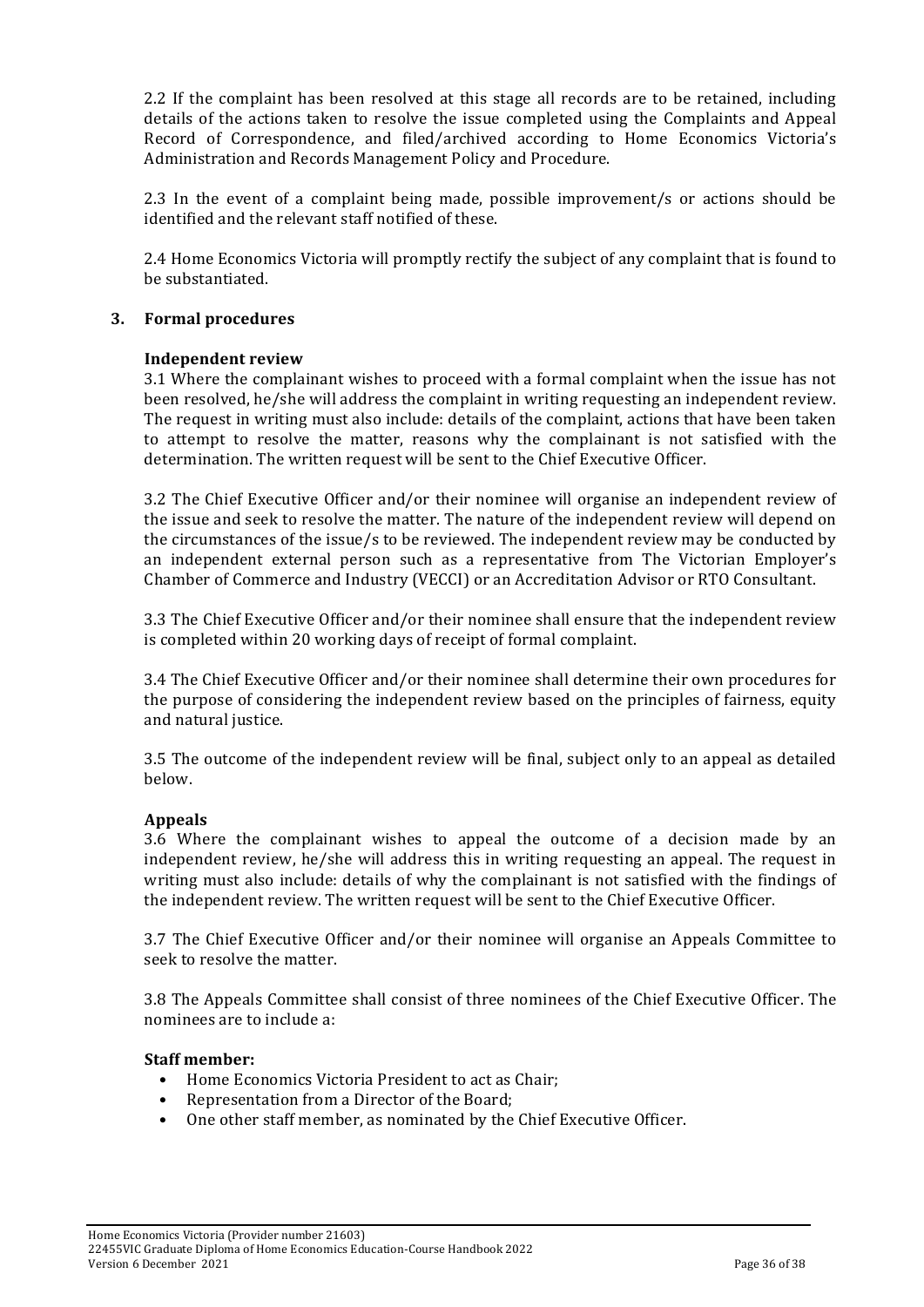#### **External'individual/Course'Participant:**

- One Director of the Board, to act as Chair;
- One other staff member, nominated by the Chief Executive Officer;
- One participant representative, nominated by the Chief Executive Officer;

And/or

 $\bullet$  One independent person external to Home Economics Victoria.

3.9 The Appeals Committee shall not consist of any person who has been directly involved in the complaint.

3.10 The Appeals Committee shall be serviced by a person nominated by the Chief Executive Officer. This person will keep a record of all proceedings, outcomes and documentation, including maintaining the Complaints/Appeal Record of Correspondence.

3.11 The Appeals Committee shall complete its review within 20 working days of receipt of the appeal by the Chief Executive Officer.

3.12 The appellant may choose a person to support him/her during the proceedings of the Appeals Committee, provided that no representation for fee or reward by a legally qualified person or family member shall be allowed. A staff appellant may draw support from any other staff member. A course participant appellant may draw support from another participant, a member of staff or external person.

3.13 The Appeals Committee shall determine its own procedures for the purpose of considering the appeal based on the principles of fairness, equity and natural justice.

3.14 The Appeals Committee shall, prior to beginning its deliberations, receive copies of all documentation relating to the complaint.

3.15 The Appeals Committee shall ensure that:

- a. all meetings/hearings are conducted at times and venues which allow the opportunity for all persons entitled to be present to attend:
- b. all persons, whom the parties regard as relevant and in the opinion of the Committee can provide relevant information are heard and their submissions considered by the Committee;
- c. the complainant is provided with opportunities to make written submissions;
- d. the complainant is provided with opportunities to call witnesses and to be present while other evidence is being presented:
- e. all discussions are to be treated with the strictest of confidence:
- f. all parties have access to relevant information at least three (3) working days in advance of any meeting/hearing.

3.16%Decisions%of%the%Appeals%Committee%shall%be%by%consensus%and%are%final.%**There'is'no' avenue'for'further'appeal.**

3.17 Within five (5) working days of the conclusion of the Committee's deliberations, the Chair of the Appeals Committee shall, on behalf of the Committee, prepare a written report for the Chief Executive Officer and a letter to the complainant.